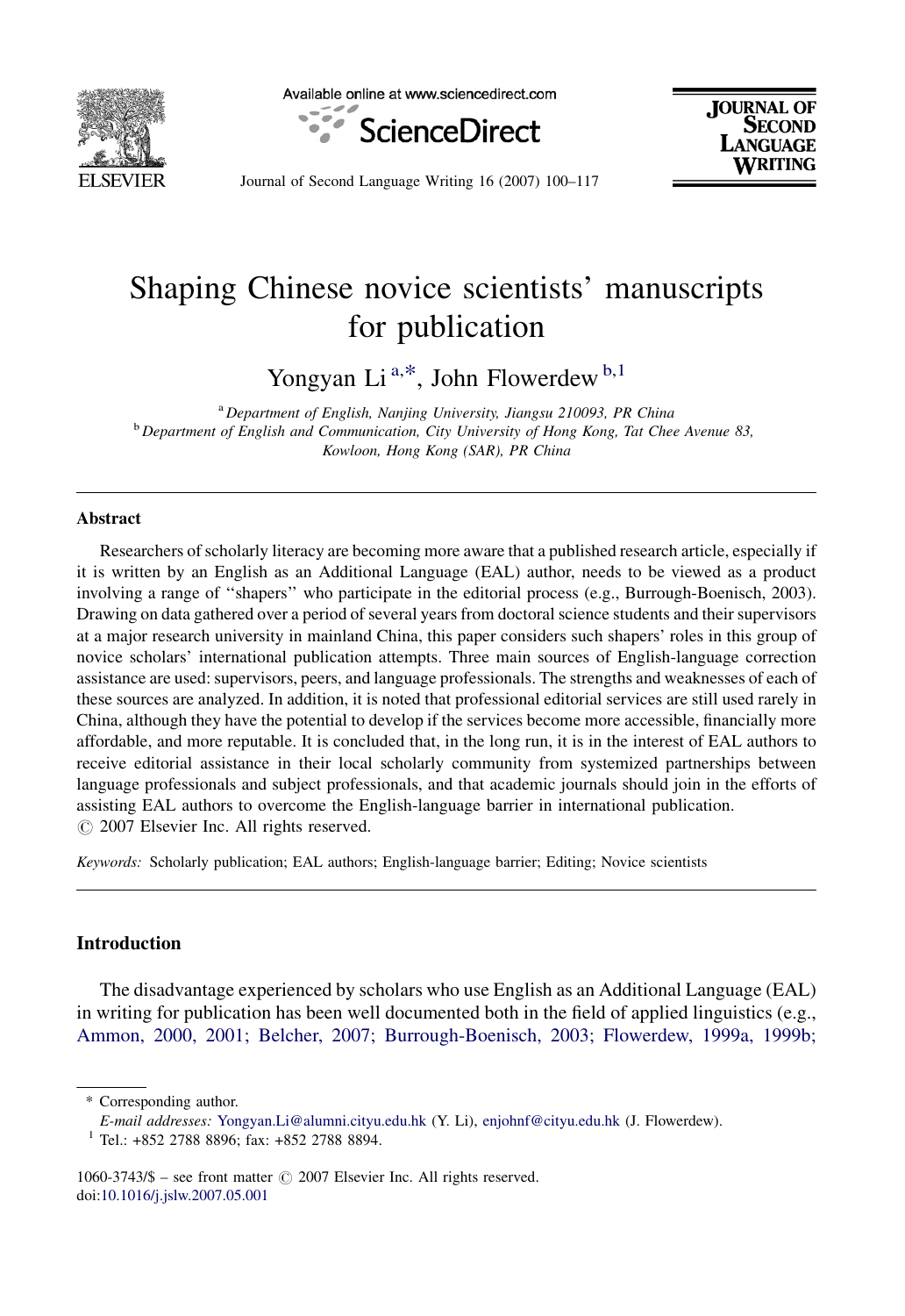[Gosden, 1995](#page-15-0); [Kaplan & Baldauf, 2005](#page-15-0); [St. John, 1987\)](#page-16-0) and that of science (e.g., [Benfield &](#page-15-0) [Feak, 2006;](#page-15-0) [Benfield & Howard, 2000;](#page-15-0) [Coates, Sturgeon, Bohannan, & Pasini, 2002](#page-15-0); [Kirkman,](#page-16-0) [1996](#page-16-0)). As well as needing more time to write (e.g., [Curry & Lillis, 2004](#page-15-0); [Flowerdew, 1999a,](#page-15-0) [1999b](#page-15-0); [Lillis & Curry, 2006\)](#page-16-0), EAL writers may encounter difficulties with reviewers and editors if their use of English is ''non-standard.'' While there is some evidence of journal editors' and reviewers' tolerance of non-native features in EAL authors' submissions ([Flowerdew, 2001](#page-15-0)), there are also reports of such gatekeepers criticizing these features. [Ammon \(2000, p. 113\)](#page-15-0), for example, as a German editor of a book published in English, reports on criticisms of his work on the grounds of its ''near unintelligibility [because] the grammatical mistakes are so severe.'' Similarly, [Curry and Lillis \(2004, p. 678\)](#page-15-0) report on a Hungarian psychologist who made the following remarks: ''if the style or the form of the paper is not native or not current, reviewers think that 'this is a stupid man, this is not acceptable material'. They're [sic] [The papers are] not accepted for regional accent, for regional style, absolutely [sic] refusal, this is their [reviewers'] attitude.'' While commenting on the language of a manuscript is, for reviewers and editors in the field of science, much less of a concern than commenting on its scientific content [\(Gosden, 2003;](#page-15-0) [Wood, 2001\)](#page-15-0), a high rejection rate of authors from a non-English-L1 background has been ascribed in at least one set of cases to the high proportion of English ''errors'' in their manuscripts ([Coates et al., 2002](#page-15-0)).

Chinese scientists, like other EAL scientists, face an English-language problem in their attempts at international publication. In an article published in Science, entitled ''Science and Scientists in China'' [\(1998\)](#page-16-0), its author, Chen-lu Tsou, then president of the Chinese Biochemical Society, commented on the fact that there was still a large group of Chinese scientists who were not publishing in international journals. Concerned that the biggest obstacle facing Chinese scientists attempting to publish their research at the international level might be their ''poor English'' that could ''obscure otherwise good work,'' Tsou was particularly referring to those Chinese scientists who graduated from universities before the country's Reform and Opening-Up policies initiated at the end of 1970s. This concern was borne out by the testimony of a British physician following a visit to China in 1994, as reported in a letter carried in the British Medical Journal:

[During a visit to a research unit at a hospital in Beijing] I realized both the high quality and the large quantity of clinical work practiced by Chinese surgeons. Many clinicians in this academic institute were participating in clinical research and also collating material from their wide experience for publication. This was all destined for the Chinese literature. The main reason for these clinicians not submitting papers to Western medical journals was their perceived inability to express themselves clearly and correctly in English. [\(Hayter,](#page-15-0) [1994](#page-15-0))

A decade or so after Tsou's remark and this quoted letter, it seems two observations can be made. First, China's scientists seem to have made considerable strides in English proficiency, as the number of international publications authored by Chinese scientists has increased dramatically over recent years; second, a vast majority of these Chinese scientists who have been writing for publication in English are affiliated with higher learning institutions (i.e., universities) or with research institutes (primarily the Chinese Academy of Sciences, or CAS, which has a network of research institutes across the country). To illustrate this, one needs only consider the following trend: In 2001, 25,889 articles in the Science Citation Index (SCI) database had mainland Chinese authors as first authors, 70.3% of whom were in institutions of higher-learning and 27.6% of whom were in research institutes ([Yang, 2003\)](#page-16-0). By 2004, 45,351 of the total articles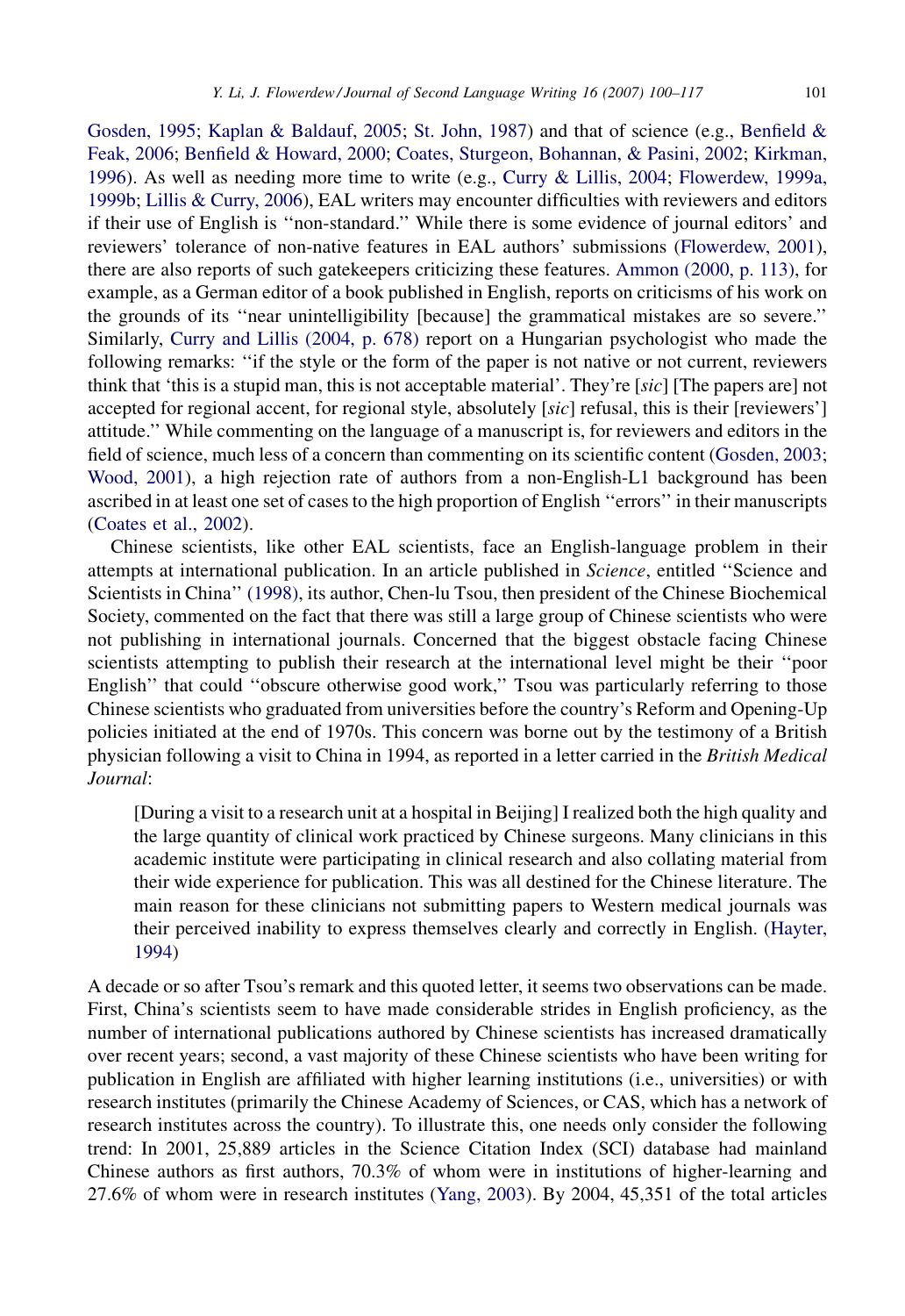included in SCI database had mainland Chinese authors as first authors, 75.7% of whom were in institutes of higher-learning and 22.9% of whom were in research institutes ([Yang, 2006](#page-16-0)). Nevertheless, despite this marked progress, recent studies have shown that writing research papers in English still remains a major problem for Chinese scientists at universities and research institutes (e.g., [Cargill & O'Connor, 2006](#page-15-0); [Flowerdew & Li, in press;](#page-15-0) [Li, 2006a, 2006b, 2007](#page-16-0)). Continued attention needs to be given to the problem if Chinese science is to play its full role in the creation and dissemination of global knowledge in future decades.

It is now understood that a published research article, especially if it is written by an EAL author, needs to be viewed as the product of not just those people who have their names on it, but as a product involving a range of other people who participate in the editorial process (e.g., [Burrough-](#page-15-0)[Boenisch, 2003](#page-15-0); [Kaplan & Baldauf, 2005;](#page-15-0) [Kerans, 2001](#page-16-0); [Lillis & Curry, 2006;](#page-16-0) [McNab, 1988](#page-16-0); Mišak, Marušić, & Marušić, 2005; [Shashok, 2001\)](#page-16-0). [Burrough-Boenisch \(2003\)](#page-15-0) refers to these other people as ''shapers'' of research articles. They may include authors' colleagues or supervisors, colleagues' Native English speaking (NES) spouses, ''correctors'' who may work professionally as editors of manuscripts but are not usually specialists in the field, journal reviewers, journal editors, and copy editors. [Burrough-Boenisch \(2003\)](#page-15-0) presents a study of the roles played by these various shapers by means of a hypothetical case of a Dutch-authored research article. In this paper we will consider the role of some of these shapers in the editorial process of one group of Chinese scholars writing for publication, doctoral science students. Based on empirical data collected from various sources, we will highlight the advantages and disadvantages of supervisors, peers, and language professionals as shapers of these students' research articles, and we will consider the potential of editorial services being employed by Chinese scientists in the future.

[Burrough-Boenisch \(2003, p. 224\)](#page-15-0) points out that Dutch-speaking scientists are neither excluded from mainstream scholarly publication nor do they suffer the material or financial disadvantages described by [Canagarajah \(1996\)](#page-15-0) in the case of a group of Sri Lankan scholars he studied. The Mandarin-speaking Chinese science students who are among the research participants in the present study do not suffer from the extreme difficulties reported by Canagarajah for Sri-Lanka, for example, they have access to the online literature, they have access to the internet, and they have good computer hardware and software. Neither, as we shall show, are they endowed with such benefits in terms of editorial assistance as those described by Burrough-Boenisch for the Netherlands.

#### Methodology

The study to be reported here falls into our project on the scholarly literacy practices of Chinese scholars in Hong Kong and mainland China. The project was initiated in 1996, when one of us started to investigate Cantonese-speaking Hong Kong scholars' publication endeavours [\(Flowerdew, 1999a, 1999b, 1999c, 2000, 2001, 2005\)](#page-15-0). In following up, we turned our attention to Mandarin-speaking mainland Chinese doctoral science students writing for international publication [\(Flowerdew, under review;](#page-15-0) [Flowerdew & Li, in press](#page-15-0); [Li, 2002, 2005, 2006a, 2006b,](#page-16-0) [2007\)](#page-16-0). The background of this follow-up work, of which the present study is a part, is this: In many Chinese universities, publication of papers in journals which are indexed by SCI (predominantly published in English) is increasingly a graduation requirement for doctoral science students [\(Li, 2005](#page-16-0)), and these students' PhD dissertations tend to be compilations of papers, as has been reported being the case in some other countries, e.g., the Netherlands [\(Burrough-Boenisch, 2003\)](#page-15-0) and Japan [\(Gosden, 1995\)](#page-15-0). Being able to produce papers in English is therefore a truly high-stakes game for this group of novice scholars.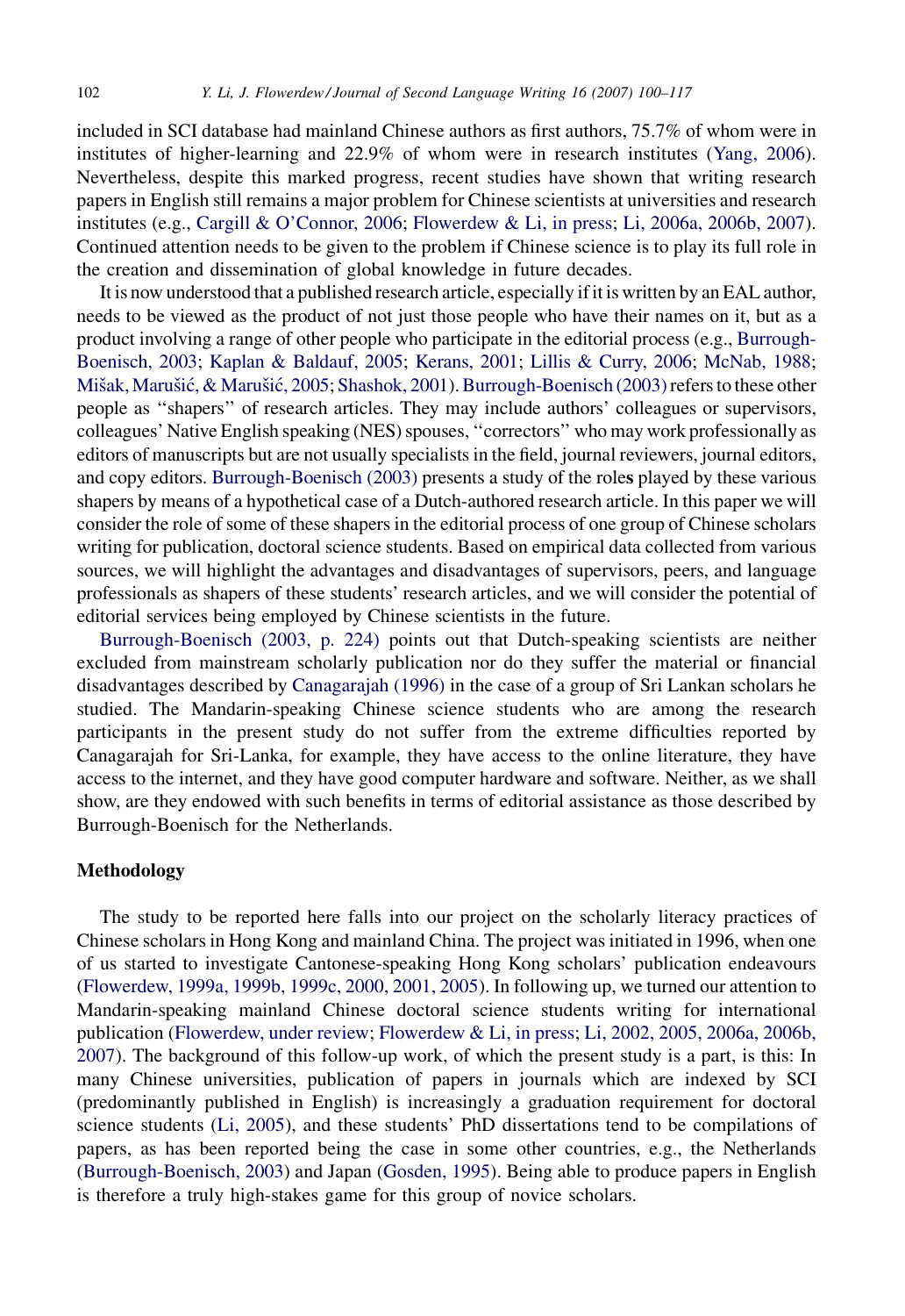The data collection for our study of the international publication scenarios of Chinese novice scientists as specified above began in late 2000 at one major research university in mainland China. In the exploratory stage of the data collection (late 2000–early 2003), the Chinese researcher in this study, across several semesters, distributed (often with the help of several enthusiastic students) questionnaires in the doctoral science students' English classes she was teaching at the university and interviewed some students (who had, as she learnt by asking around, had previous experience in publishing papers in English) as well as several science professors whom she came into contact with mostly through the students. Around 300 students enthusiastically responded to the Chinese researcher's questionnaires from late 2000 to early 2003; and during this time, about two dozen students and professors were interviewed (see [Li,](#page-16-0) [2002](#page-16-0)). In the following stage of our work (late 2003–late 2006), efforts were made to maintain contact with some students and professors (not all of them had participated in the earlier exploratory stage of the research) who were particularly supportive of our work. Several of these students were approached for case studies, sometimes with their supervisors involved. The research participants in the present study were found in both the exploratory and follow-up stages of our research.

Specifically, the data presented in this study on the issue of Chinese novice scientists' manuscripts being shaped for publication has been collected from twelve students (in five disciplines) and four professors (who are supervisors of three of the physics student participants) from late 2002 to late 2006. All the student participants have, at different points in time, been in the English class of the Chinese researcher at the university which was our site of research, as specified above; the four professors were the supervisors of three student participants who had long-term contact with us. The demographic information of these 16 participants is shown in Table 1.

| Participants         | Codes | Demographic information                                                                                                                                                                                                                                                                                                                                                                           |  |
|----------------------|-------|---------------------------------------------------------------------------------------------------------------------------------------------------------------------------------------------------------------------------------------------------------------------------------------------------------------------------------------------------------------------------------------------------|--|
| Physics students (5) | PH-S1 | Male. A young student, "an excellent researcher but deficient in<br>English proficiency," in the words of his supervisor PH-PROF1. With<br>editorial assistance from PH-PROF1, he published six or seven papers<br>in English upon graduation from his PhD program. He went on to<br>post-doc work at a university in Hong Kong.                                                                  |  |
|                      | PH-S2 | Male. A mature student with previous work experience. Relatively<br>poor in English and deficient in previous research experience, he<br>eventually managed to meet the graduation publication requirement<br>with assistance from his supervisor PH-PROF2 and fellow students<br>(see Li, 2005, for a case study of PH-S2's graduate school experience).                                         |  |
|                      | PH-S3 | Male. A mature student with previous work experience. Highly successful<br>during his PhD program, he published around a dozen papers in English,<br>having hardly called for English assistance from others. It is said his<br>subject area, nano-science, which has been a hot topic of research,<br>might have contributed to his record of publication.                                       |  |
|                      | PH-S4 | Male. A young student, a novice author and researcher.                                                                                                                                                                                                                                                                                                                                            |  |
|                      | PH-S5 | Male. A young student, a novice author but who did excellent research.<br>With important assistance from his two supervisors, he first-authored a<br>paper which came out in a prestigious journal of physics, <i>Physical</i><br><i>Review Letters</i> (see Li, 2006a, for an account of this publication story).<br>He went on to post-doc work in the same laboratory after finishing his PhD. |  |

Table 1 The 16 research participants' demographic information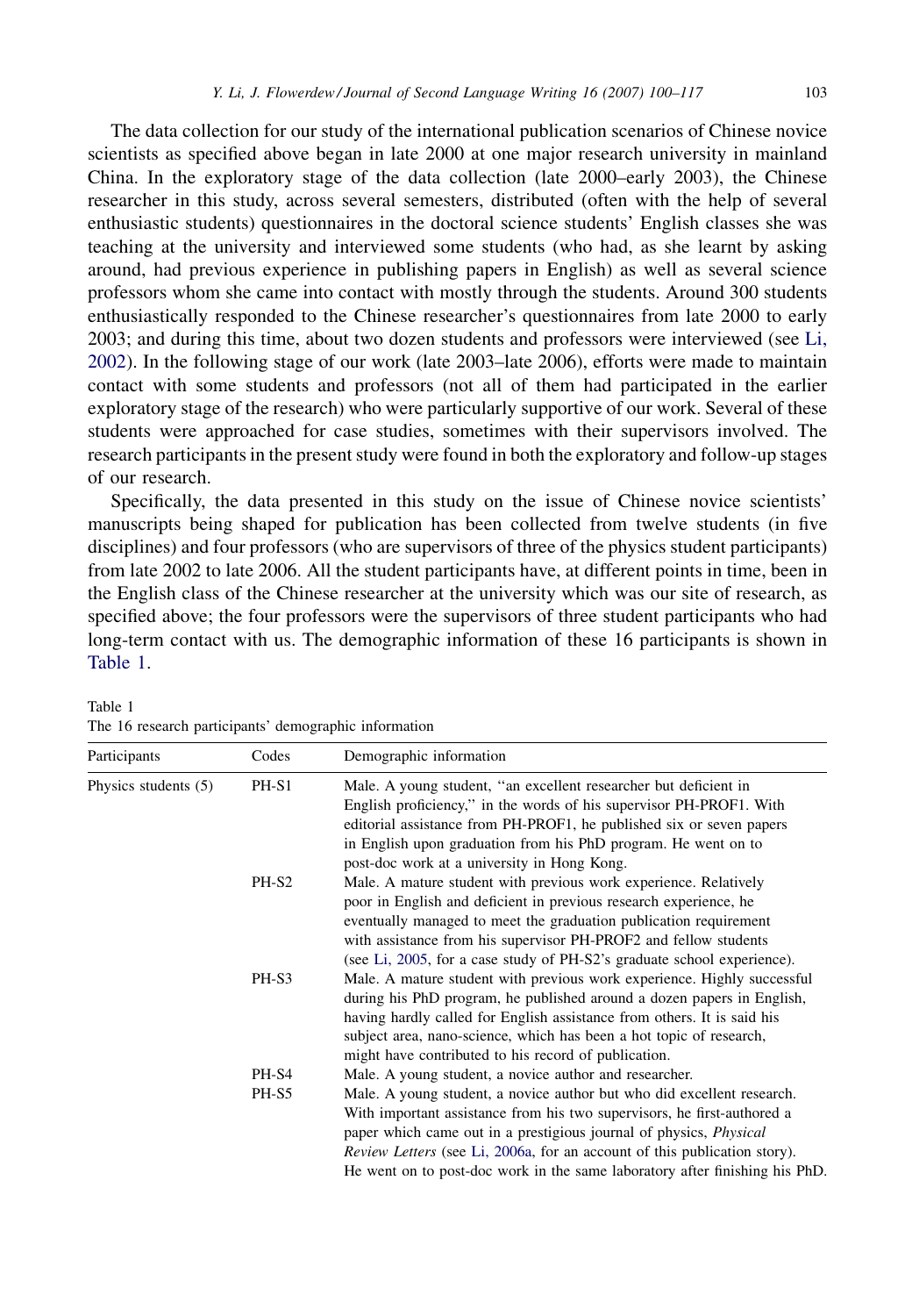|  | Table 1 (Continued) |
|--|---------------------|
|--|---------------------|

| Participants                               | Codes          | Demographic information                                                                                                                                                                                                                                                                                                                                                                                                                                                                         |  |
|--------------------------------------------|----------------|-------------------------------------------------------------------------------------------------------------------------------------------------------------------------------------------------------------------------------------------------------------------------------------------------------------------------------------------------------------------------------------------------------------------------------------------------------------------------------------------------|--|
| Chemistry<br>students $(4)$                | $CH-S1$        | Male. A young student, a novice author and researcher (see Li, 2007,<br>for a case study of this student's process of writing a research article).<br>He went to a laboratory in Paris for post-doc work after finishing his PhD.                                                                                                                                                                                                                                                               |  |
|                                            | $CH-S2$        | Female. A mature student with previous research and publication<br>experience. A labmate of CH-S1's.                                                                                                                                                                                                                                                                                                                                                                                            |  |
|                                            | CH-S3<br>CH-S4 | Male. A mature student with previous research and publication experience,<br>having particular expertise in the writing of English papers in his field.<br>For years, led by his supervisor, he served as an editor of the English<br>papers written in his lab. Upon finishing his PhD, he stayed to do<br>post-doc work in the same lab, with his main task being correcting<br>papers for the students in the lab.<br>Female. A novice author and researcher, in the same lab with CH-S3 and |  |
|                                            |                | under the guidance of the latter in paper-writing.                                                                                                                                                                                                                                                                                                                                                                                                                                              |  |
| Environmental<br>Science student (1)       | $ENS-S1$       | Male. A mature student with previous research and publication<br>experience who described his two English papers during his PhD as<br>the "do-it-yourself" type (while a lot of others' papers were of<br>the "do-it-with-others'-help" type, in his words).<br>Male. A young student, a novice author and researcher. Two<br>years into the PhD program, he was praised by his supervisor<br>as having made big progress in research and paper-writing ability.                                |  |
| Astronomy student (1)                      | $AST-S1$       |                                                                                                                                                                                                                                                                                                                                                                                                                                                                                                 |  |
| $CS-S1$<br>Computer<br>Science student (1) |                | Male. A mature student, with previous research and publication experience.                                                                                                                                                                                                                                                                                                                                                                                                                      |  |
| Professors (4)                             | PH-PROF1       | Male. A middle-aged professor of physics, having rich overseas<br>work experience and leading a rather prosperous research group<br>in the field of solid microstructure. PH-S1's supervisor.                                                                                                                                                                                                                                                                                                   |  |
|                                            | PH-PROF2       | Male. A professor of physics near retiring age, having some overseas<br>work experience and leading a research group specializing in<br>nuclear physics. PH-S2's supervisor.                                                                                                                                                                                                                                                                                                                    |  |
|                                            | PH-PROF3       | Male. PH-S5's older supervisor, the boss of the research group<br>that PH-S5 belongs to.                                                                                                                                                                                                                                                                                                                                                                                                        |  |
|                                            | PH-PROF4       | Male. PH-S5's younger supervisor who provided more direct supervision<br>to PH-S5 (see Li, 2006a, for details of the mentorship provided by<br>PH-PROF3 and PH-PROF4 to PH-S5 during the latter's writing<br>for publication).                                                                                                                                                                                                                                                                  |  |

[Table 2](#page-5-0) summarizes data collection from these 16 research participants over time.

The interviews were almost always conducted in the laboratories/offices of the participants, on campus at the university where they worked. Conducted in Mandarin Chinese, the interviews were mostly tape recorded and later transcribed and translated from Chinese to English; where tape recording of an interview was not possible, detailed notes were written up right after the interview. The emails were exchanged mostly in English between the Chinese researcher of this study and the participants, for the purpose of seeking clarification, initiating questions, or asking follow-up questions. Blogs (weblogs) of the process of writing a research article containing data drawn upon in this study were provided by two students (CH-S1 and AST-S1). Partly as a result of accessing the two students' blogs through the intranet bulletin boards system (BBS) of their university, we tracked a zone in the BBS where information on ''academic research'' is posted and picked up materials relevant to the issue of concern in this study. The student participants, except the successful mature student writers – PH-S3, CH-S2, and ENS-S1, who were informants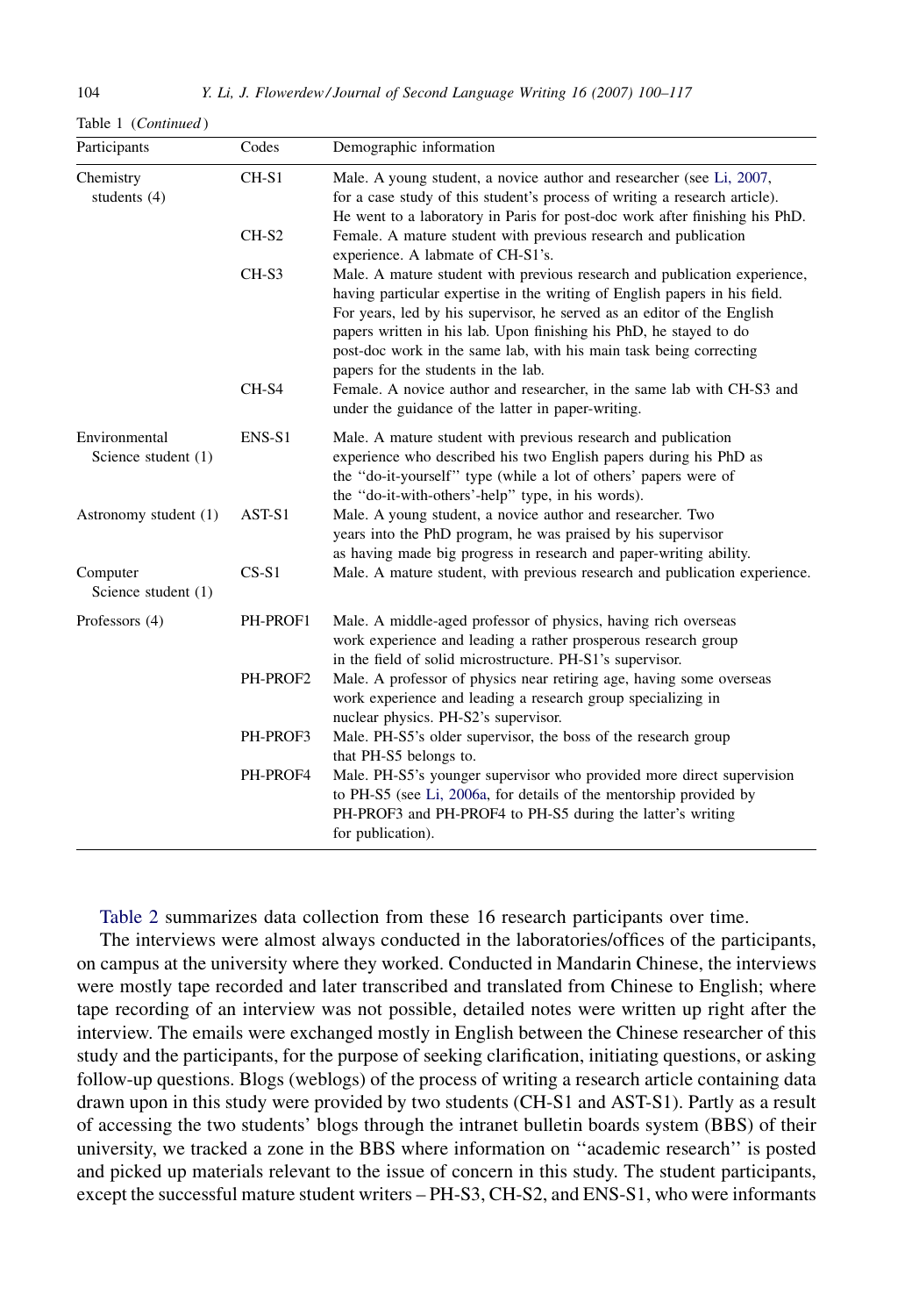| Time of participation<br>in the study                        | Research participants                                                                                                                                                                                    | Data collection from<br>the participants                                                                  | Glossing                                                                                                                                                                                                                                                                                                                                                                                                                                                                                                              |
|--------------------------------------------------------------|----------------------------------------------------------------------------------------------------------------------------------------------------------------------------------------------------------|-----------------------------------------------------------------------------------------------------------|-----------------------------------------------------------------------------------------------------------------------------------------------------------------------------------------------------------------------------------------------------------------------------------------------------------------------------------------------------------------------------------------------------------------------------------------------------------------------------------------------------------------------|
| Short-term contact<br>(late 2002–mid 2003)                   | PH-S3, ENS-S1,<br>and CH-S2                                                                                                                                                                              | Interviews $(1-2 \times)$<br>and emails $(2-4$ rounds)                                                    | PH-S3, ENS-S1, and CH-S2<br>were approached by the Chinese<br>researcher of this study at the<br>time because they (all mature<br>students) had had the experience<br>of publishing papers in English.                                                                                                                                                                                                                                                                                                                |
| Long-term contact<br>(mainly during mid<br>2003-early 2006)  | PH-S1 (together with his<br>supervisor PH-PROF1),<br>PH-S2 (together with his<br>supervisor PH-PROF2),<br>PH-S5 (together with his<br>supervisors PH-PROF3<br>and PH-PROF4), CH-S1,<br>CH-S3, and AST-S1 | Interviews (many times),<br>emails (many rounds),<br>and blogs (weblogs)<br>(by CH-S1 and<br>AST-S1 only) | The students in this group were<br>all among the potential case<br>participants in the larger scheme<br>of the research; contact with them<br>was maintained through interviews<br>and emails. PH-PROF1 was a<br>supportive and enthusiastic<br>participant in our research<br>over time; PH-PROF2 was<br>frequently approached during<br>the time when a case study of<br>PH-S2 was conducted<br>(see Li, 2005); while PH-PROF3<br>and PH-PROF4 were interviewed<br>during a case study of PH-S5<br>(see Li, 2006a). |
| Short-term contact<br>(mainly during mid<br>2003-early 2006) | PH-S4 and CH-S4                                                                                                                                                                                          | Interview<br>(once with CH-S4)<br>and emails (three to<br>four rounds with<br>PH-S4)                      | CH-S4, as CH-S3's labmate,<br>was interviewed once to learn<br>about the latter's activities<br>of correcting papers in their<br>laboratory. PH-S4 approached<br>the Chinese researcher of this<br>study by email to seek<br>editorial assistance on a<br>manuscript, hence several<br>rounds of emailing over<br>the matter.                                                                                                                                                                                         |
| Short-term contact<br>(late 2006)                            | $CS-S1$                                                                                                                                                                                                  | Emails (three rounds)                                                                                     | CS-S1 approached the Chinese<br>researcher of this study by email<br>to ask for help in finding an<br>NES to edit a manuscript<br>(to accommodate a journal<br>editor's request), hence several<br>rounds of emailing revolving<br>around obtaining the service<br>of some online editorial service.                                                                                                                                                                                                                  |

<span id="page-5-0"></span>Table 2 Data collection from the 16 research participants over time (early 2003–late 2006)

in the early stage of the study, and CH-S3, who specialized in correcting labmates' work – were also requested to provide their manuscript drafts and, where possible, journal referees' reports on their submitted manuscripts. The manuscript drafts have from time to time motivated discoursebased interviews ([Hyland, 2000\)](#page-15-0) with the students in the study while at the same time allowing us to examine the corrections made by various shapers. It is worth noting that the Chinese researcher of this study, in the process of interacting with the students, corrected manuscripts for several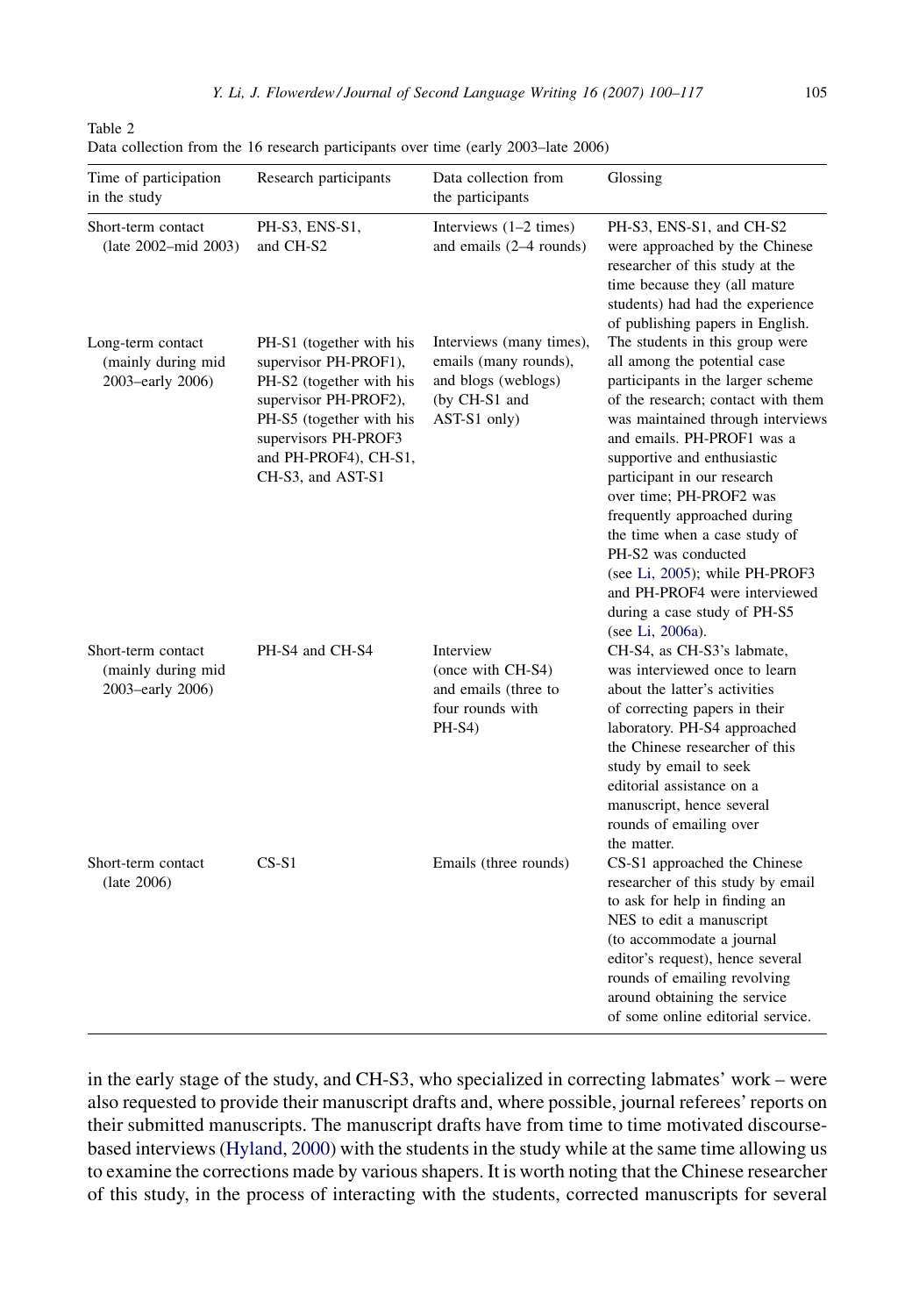participants (PH-S1, PH-S2, PH-S4, PH-S5, and CH-S1), at their request or on her own initiative. Her corrections are also included as part of the database of this study.

Since the present study has been part of a larger endeavor which encompasses a wide range of issues, the occasions of data collection from these participants (primarily by interviews and emails) have often not been limited to the issue of concern in the study. Thus, instead of, say, providing an interview protocol used on any particular occasion, we provide (in [Appendix A\)](#page-16-0) some questions that have been posed to the research participants to address our issue of concern in the present study. These questions were asked through interviews and emails.

The data analysis was conducted in a cyclic pattern concurrently with data collection ([Davis,](#page-15-0) [1995\)](#page-15-0). In data analysis, we pored through the building data, both together and independently, teasing out and coding the observations from the interviews, emails, and blogs that address our issue of concern, and referring to textual corrections in student manuscripts, where possible, for intertextual tracing ([Prior, 2004](#page-16-0)). Identifying the four types of correctors that the students may turn to for editorial assistance was relatively straightforward: supervisor, peers, language professionals, and editorial services. Gradually, we also began to see that each of the four has both advantages and disadvantages. Cyclic data collection in the process has served to clarify particular points or test hypotheses we formed in data analysis. For example, while we realized editorial services are rarely used, we hypothesized that there is potential for this approach to develop if these services become more easily accessible and financially affordable, and their usefulness becomes more widely appreciated. We tested the hypothesis by recommending a webbased overseas editorial service (in light of information provided by a BBS post at the university) when CS-S1 turned to one of us for recommending an NES corrector. The successful result of the case lent support to our hypothesis.

In what follows, we will present our findings regarding how Chinese novice scientists' research articles are shaped by correctors as they are on their way to publication, noting the strengths and weaknesses of each type of corrector.

### Findings

The following comments taken from journal referees' reports would indicate that at least some of the manuscripts authored by Mandarin-speaking scientists have not been sufficiently edited prior to submission:

- The English needs considerable editing.
- English grammar needs revision.
- The clarity of the presentation is poor. Many times this is due to grammatical errors (too many to enumerate), but oftentimes the wording is just too difficult to follow.
- The manuscript requires considerable editing as many passages are poorly written.
- The quality of the language is far below the acceptable minimum level, to such a point that many sentences are simply not understandable. The paper cannot be published as it stands.

Scientists in mainland China, like other EAL authors, are often urged by the editors/reviewers of international journals to find an NES to help with the editing of their English. However, they generally cannot implement this recommendation for the obvious reason that it is generally difficult to find an NES to participate in the process. This contrasts with the situation in the Netherlands described by [Burrough-Boenisch \(2003\)](#page-15-0) and also with that in Hong Kong described by [Flowerdew \(2000\)](#page-15-0).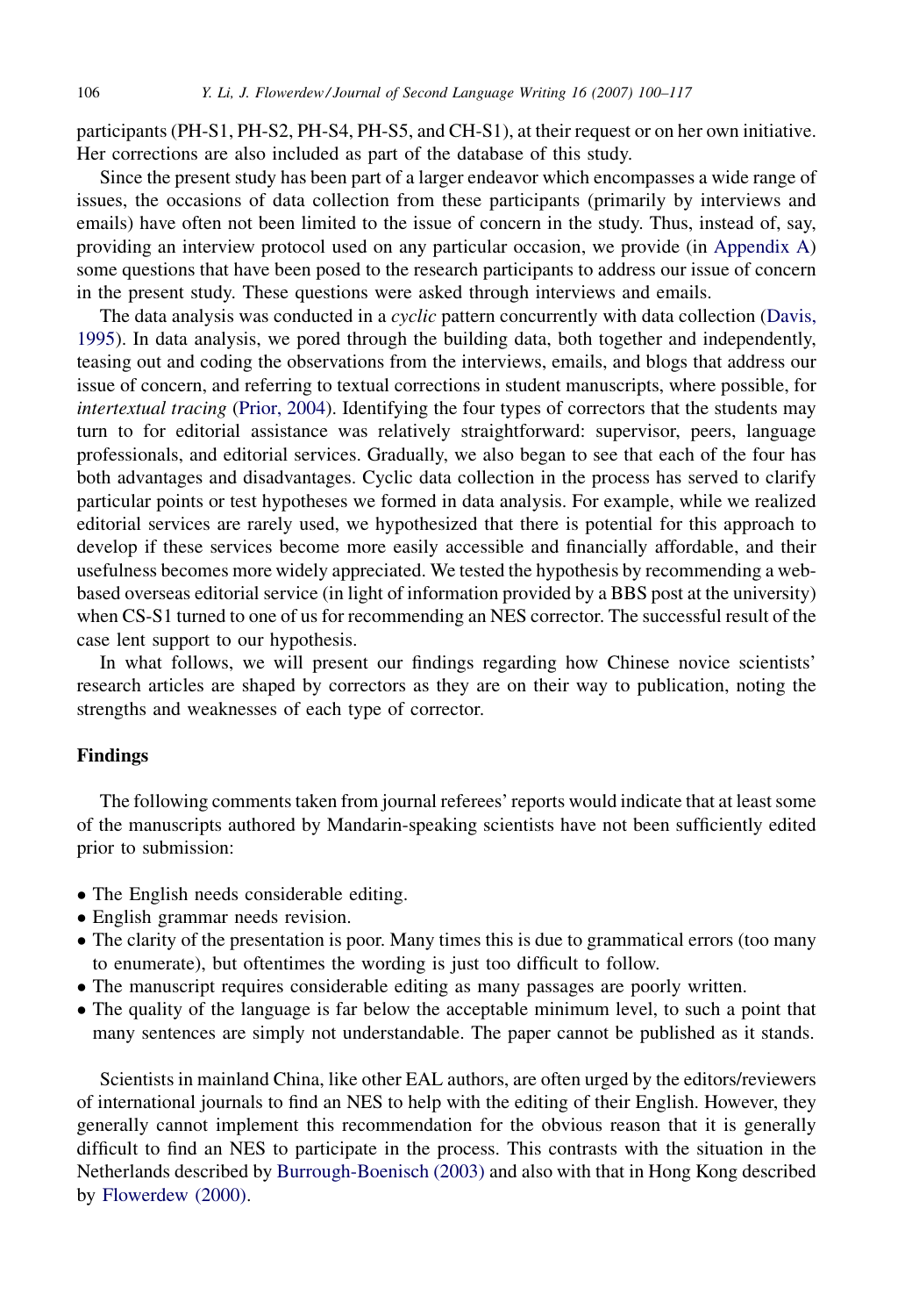Correction by the supervisor

It is common for inexperienced doctoral students to hand in a draft of their paper to their supervisor, the "expert" member of the target discourse community [\(Gosden, 1995](#page-15-0)), for checking. ASTR-S1 recorded this in his blog when he was writing his first paper in English:

The day before yesterday my supervisor gave the first draft of my paper to me and nearly no remedy [change] but let me adjust the structure. ... I have finished the second draft yesterday afternoon and gave it to my supervisor again. I don't know when I can get the corrected draft again.:) (Blog in English, Oct. '04)

From this blog entry, it is clear that the supervisor helped with the first draft of the paper and that the student looks forward to receiving further feedback on the second draft. In another case, PH-PROF1, the supervisor of a physics student, PH-S1, noted that he had had to rewrite the introduction in PH-S1's first few papers, both to correct the language problems and to make this part more effective (Interview, Dec. '03). He actually commented on the lack of skills in writing among science students in general:

I would like to say that most of the graduate students don't know how to prepare the manuscript for research articles at the earlier stage. Some of them may perform well in English writing but may not know how to present. The productivity has been significantly prohibited by their poor training of English writing. (PH-PROF1, Email in English, Jan. '04)

In the case of another physics student, PH-S2, who had particular difficulty with English proficiency and lacked experience in writing papers in English, his supervisor, PH-PROF2, had to correct numerous mistakes for him in grammatical, linguistic, and structural terms. For example, while correcting the Introduction of PH-S2's first paper in English, including moving several sentences to the Results and Discussion section, PH-PROF2 wrote in the margin: ''The Introduction should only review previous researchers' work; it should not discuss the present research'' (our translation from Chinese). Similar to an English biology professor shaping his PhD student's thesis as reported by [Dudley-Evans \(1991\),](#page-15-0) this indicates that specialist supervisors, when correcting students' writing, may not only attend to matters of language and content, but may also impart their rhetorical knowledge of the genre in question.

The students usually welcome and trust the supervisor's corrections. PH-S5, for example, in producing the third draft of a paper, admitted that he took almost all of the suggestions from one of his supervisors, PH-PROF4, on his second draft, including accepting completely an introductory paragraph written by PH-PROF4. Then at a later stage, when the paper's publication in a prestigious physics journal (Physical Review Letters) became promising, PH-PROF3, who was the senior boss of the research group, rewrote a paragraph near the end of the paper which highlighted the value of the research. Again PH-S5 incorporated the revisions completely. Although the novice, PH-S5, remained the first author by name, the two mentors' contribution has been essential in shaping the manuscript for publication. (See [Li, 2006a](#page-16-0), a case study on PH-S5, for details.)

Occasionally, however, a student may disagree with and thus may not entirely accept recommended corrections from a supervisor. Talking of a version of his paper which had partially incorporated supervisor's revisions, CH-S1 said:

In sorting it out – most changes [by the supervisor] were accepted, some were not. Now I still don't feel good about it, further revisions are needed. Xiao Wang [pseudonym; a fellow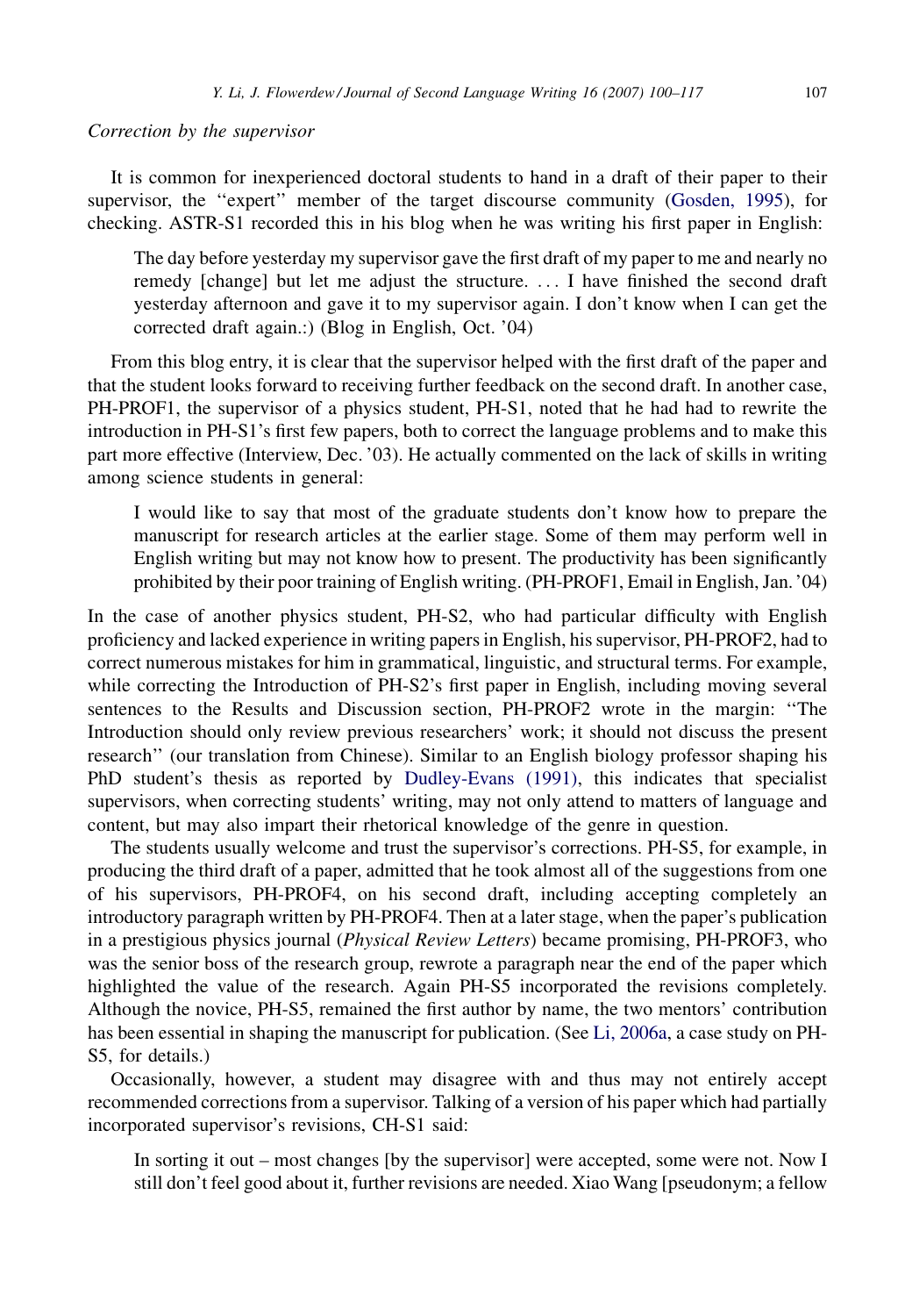student] said she felt it was not coherent in some places – this is a problem that is the easiest to occur when a paper has been revised by others. (Blog, Oct. '04, our translation from Chinese)

Whether the students are highly receptive to the supervisors' amendments or less inclined to accept changes, there is no doubt that the supervisors want their students' papers to be published, and often take it upon themselves to do whatever they can for hopeful manuscripts first-authored by their students, as was clear in PH-S5's case. Likewise, PH-PROF1, who goes through almost every paper written by students in his research group, believes that it is a supervisor's responsibility to correct papers for students. One of the reasons for this belief may be that the students' publications are an important contribution to the ''research achievements'' of the research group led by a supervisor, with the students' publications almost always having to include the name of the supervisor. This is in accordance with the principle of the Matthew Effect ([Merton, 1973](#page-16-0)), those who achieve success in academia are likely to continue to achieve success on the basis of their previous achievement. Without such success, winning further grants in competitions with other research groups becomes more difficult.

Based on the comments we collected from the student participants, it seems we can point to two problems regarding the correction of student papers by their supervisors. Firstly, with the increasingly large number of students, supervisors may not be able to check every student's paper carefully. Secondly, supervisors (EAL authors themselves) vary in their competence in making efficient corrections. Those with overseas experience or with particularly rich writing experience are normally better equipped for the correction job than others. In both cases, where a student feels a lack of substantive assistance from the supervisor, he/she may be more likely to turn to other sources of assistance.

### Peer correction

Senior doctoral students, often more experienced researchers and writers, may be asked by fellow students to check their papers or, sometimes, urged by the supervisor to check their fellow students' papers. Peer correction may be efficient, for the senior student peer corrector and the junior student author often share a broad or a specific specialist area. In addition, often being in the same research group, they have the opportunity of working face to face on the correction. Some senior students, as experienced paper writers, attach much importance to language and have a high degree of sensitivity to English. This is exemplified in the following email extracts from two mature students who have had some previous research and publication experience, ENS-S1 and CH-S2:

My opinion is that the research work you have done (the results obtained) and the language ability are equally important for a successful paper. (ENS-S1, Email in English, May '03)

To draw an analogy, language is appearance whereas the scientific content (the idea or theme) is the core. Here the appearance of the so called ''native and correct English'' is equally important as the core in the publication of the papers. (CH-S2, Email in English, May '03)

Some students have such a high level of linguistic awareness that they are able to use linguistic metalanguage to talk about their fellow doctoral students' writing, as exemplified by quotations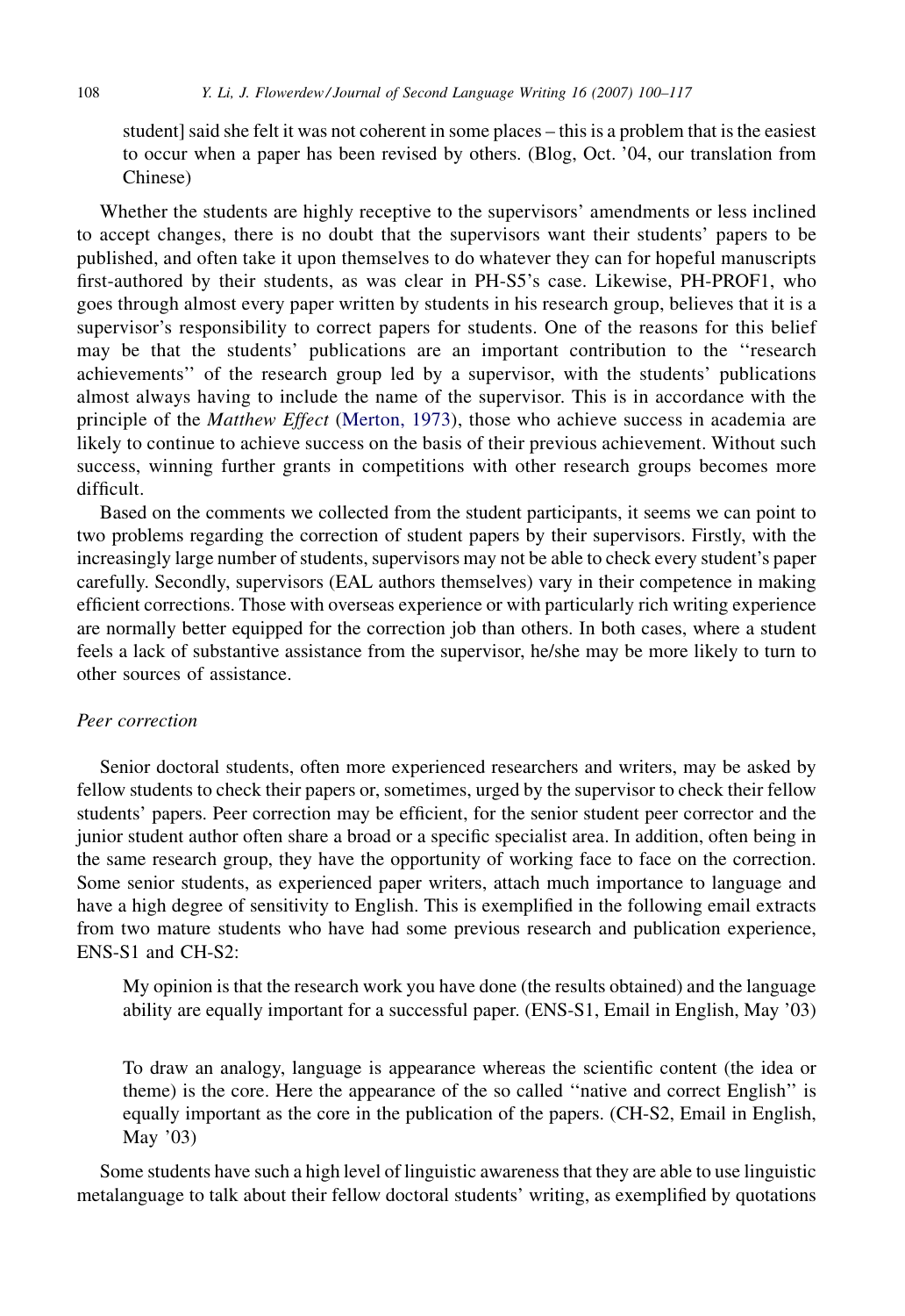from another two mature students, PH-S3 and CH-S3, who both seem to have possessed some insider expertise on paper-writing in English:

One problem of many students is they give much attention to the accuracy of vocabulary, but neglect the use of words like linking words/phrases and prepositions, which are plenty in scientific English and are essential for the coherence of a text. They indicate whether the author is ''mature and sophisticated'' enough in using the language. (PH-S3, Interview, Jun. '03)

I have read some texts by my lab-mates. I found some passages were hard to understand. One reason is they don't know how to use conjunctions properly. Although conjunctions don't have notional meanings, they can make an article coherent and logical, hence easy to understand. (CH-S3, Email in English, Apr. '03)

In the following interview extract, PH-S3 stresses the importance of emphasizing the ''novelty'' of research in a paper:

When I revise their papers, I ask them: What is your emphasis? Have you shown it? They would underline something and say: Here it is. But their problem is they didn't repeatedly emphasize the novelty of their research and they didn't express the novelty well. (PH-S3, Interview, Jun. '03)

CH-S3 started to correct his fellow students' papers when he was still a PhD student, and after he finished his PhD, he stayed in the same laboratory as a post-doc fellow, with his main job being to continue with this correction work. In fact, his labmates said that it was perhaps because the laboratory (a large research group, having about 30 students from the undergraduate to the doctoral level) needed him to help with this correction job and give guidance to the younger students in research that he had been urged by the supervisor to stay for post-doc in the first place. CH-S3's labmate, CH-S4, commented appreciatively on his efforts:

We all admire him [CH-S3]. We regard him as being omniscient. He teaches us how to write. Writing this review article, I followed his instructions step-by-step: taking notes by pasting sentences from [electronic versions of] the literature – taking over the references at the same time – then writing my own sentences on the basis of those and sorting out needed references. He then checked and revised my writing, and turned into ''green'' colour [indicating approval] the passages that were settled. (CH-S4, Interview, May '05)

The above quotations demonstrate the high value that can be placed on the role of the peer corrector. However, in spite of the positive examples provided thus far, the role of the peer corrector is not always welcomed. A contrasting picture was painted by PH-S1, who preferred to turn to a language professional for English correction. To this student, asking a specialist peer to edit his paper might mean that he would have to give co-authorship to that person (see e.g., [Weller, 2001](#page-16-0), for analysis of the intricacies involved in the construction of co-authorship):

If you ask someone in the field to revise for you, there's a problem – he will want you to add his name [as a co-author]. The paper is your work of a whole year, but 1/5 of it is taken by the one who revises English for you, with a day or two's revision. The price is too big! (PH-Interview, Nov. '05)

So for PH-S1, it is the question of co-authorship that would stop him from seeking peer correction and encourage him to turn to a language professional.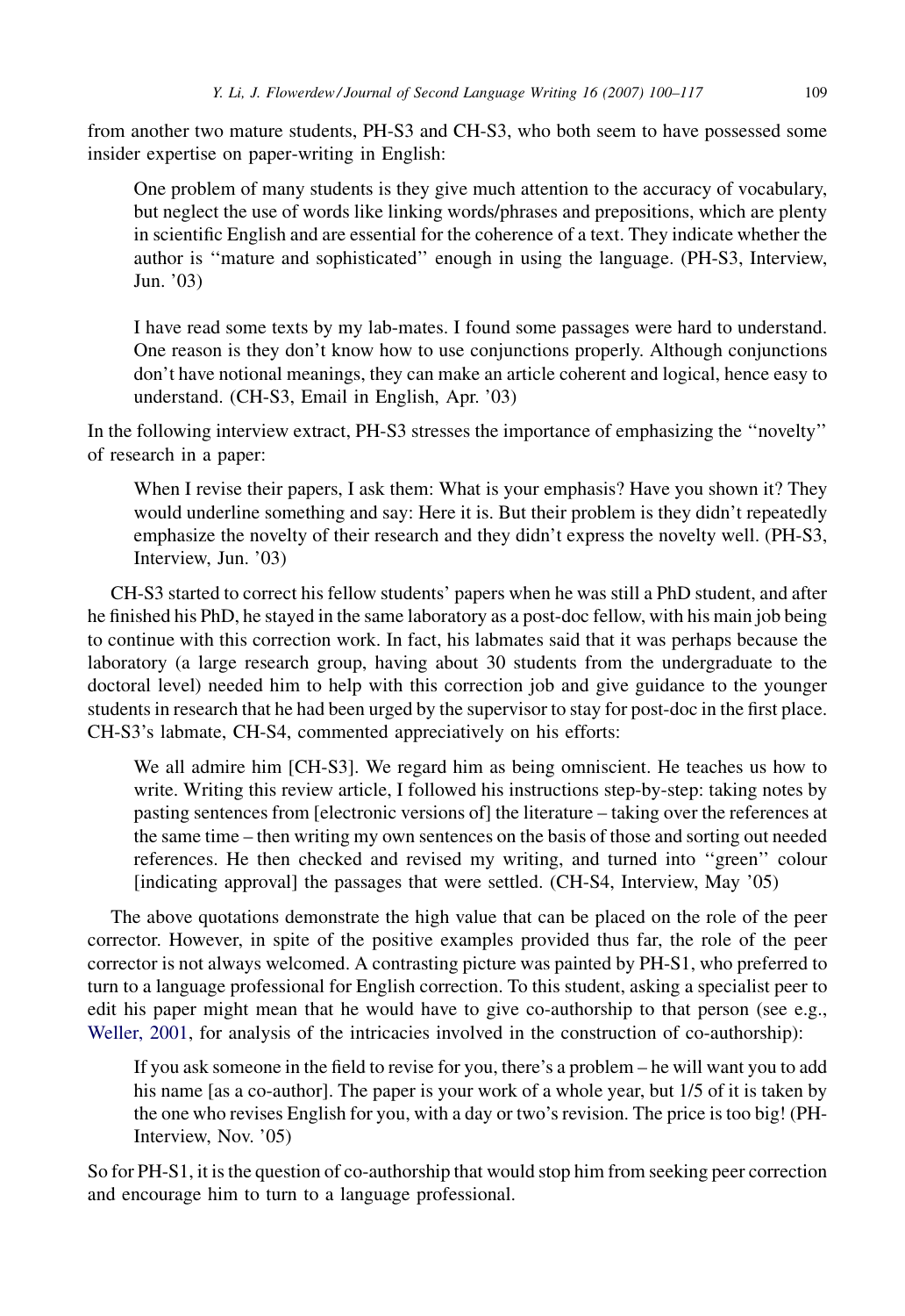## Correction by language professionals

As mentioned earlier, because of the unavailability of NES shapers, when student writers seek the help of language professionals, these will usually be EAL academics themselves. These language professionals may be on the same campus with the novice scientists. PH-S1 explains the positive role that a language professional (in this case the first author of this paper) can play, especially if the language professional works face to face with a student writer:

Asking someone in the English Department to correct English – like you – if we sit together and I explain things to you – you can do it very well; though sometimes perhaps either I can't clearly explain or you don't understand, and of course I must take the responsibility for the logic of the argument. (PH-S1, Interview, Nov. '05)

Indeed, the first author of this paper, as a teacher of English in China, has had no lack of experience being a corrector of doctoral science students' English manuscripts. For example, here is an email that PH-S2 wrote to her, requesting assistance with English correction:

On a paper I submitted to Chinese Physics Letters, we have received the editor's suggestions on revision. I'd like to ask you to help me correct the article's problems in English. I look forward to receiving your help. If you have time, let's set a time and I'll give you the print-out copy. I'm very sorry to bother you. (Email, Apr. '03, our translation from Chinese)

However, the first author of this paper, while doing a lot of such correction jobs, has not found the arrangement totally satisfactory. In most cases, the students would email her their manuscripts or, occasionally give her a print-out copy of a manuscript. Then she would have to work alone, struggling to figure out what a student author wanted to say in particular sentences and what seemed to be the logic between sentences. The difficulty that the language professional corrector finds herself in is derived from the fact that she is outside the discipline of the writer (e.g., [Curry](#page-15-0) [& Lillis, 2004;](#page-15-0) [Hyland, 2002\)](#page-15-0). Thus when having to work alone, with some degree of uncertainty, she would replace wording, rectify grammar, and clarify logic where she could. As an example of what this work is like, the following are extracts from her corrections on students' writing (the deletions [crossed through] and additions [in italics] are hers):

- J. Wu et al. **persisted** *showed* that the electron concentration dependence of the optical absorption edge energy was can be? fully accounted for by the Burstein–Moss shift ...
- However, the published procedure method was suffered from either troublesome complicated after-treatments or poor yields.
- At present working In the present research, we attempt to synthesize a new series of ...
- For some intercalates of the iron-containing  $MPS_3$ -type, the spontaneous magnetization is this needs deleting probably because of a affecting of resulted from the change/breaking of the balance between the in-plane AF and F interactions in favor of the latter ...
- However, thus far, the mechanism of the spontaneous a noun phrase is missing here is still retained argument uncertain.

Where she is confused, she finds herself making comments without changing anything:

• A sentence in a paper of Environmental Science: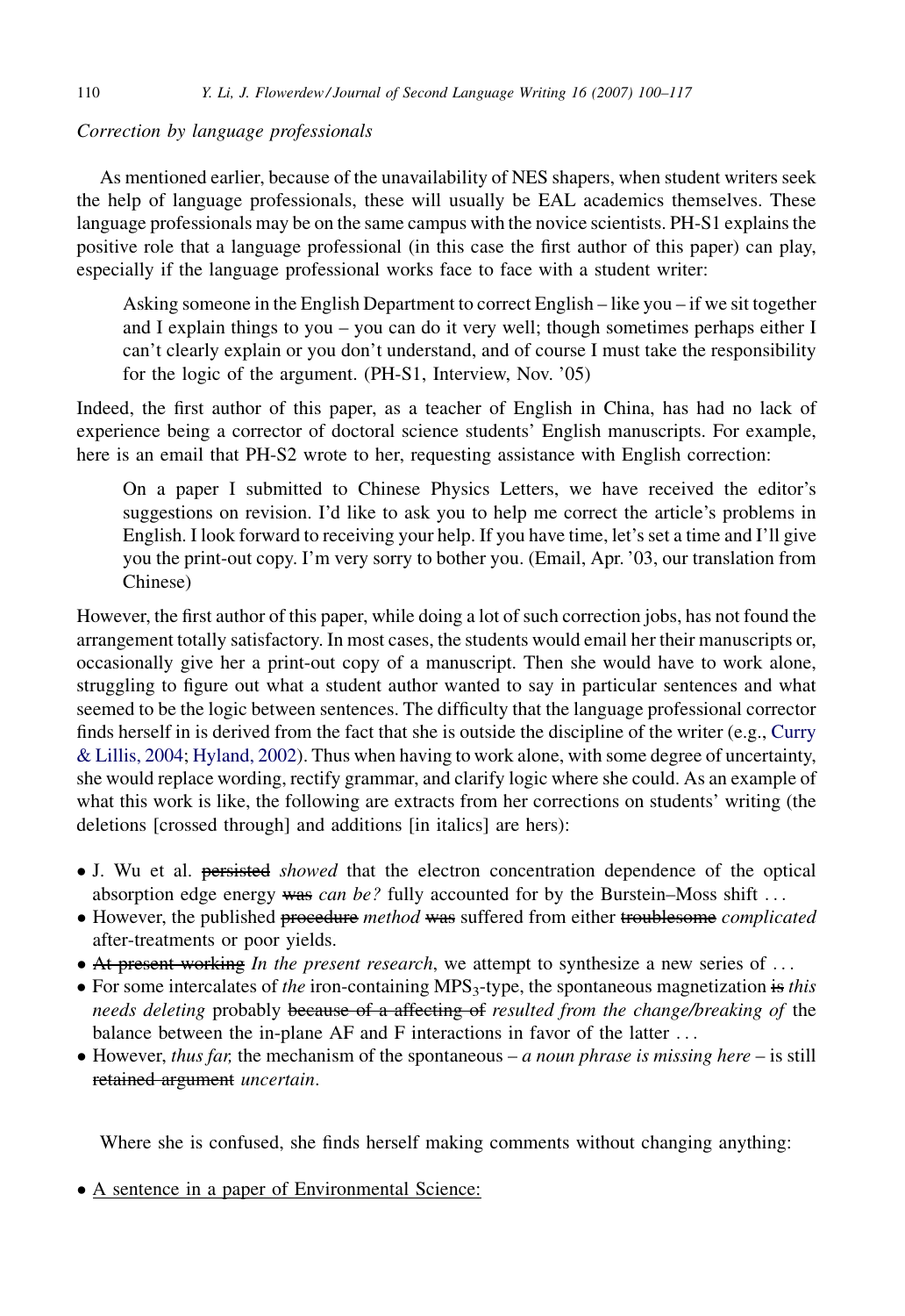The values of the effective concentrations  $(EC_{50})$  show that the most sensitive to HC Orange No.1 is its development inhibition of Zebrafish embryos in spite of the values of  $EC_{50}$  at different exposure time diversely.

This sentence has a problem.

• A sentence in the introduction of a paper of Physics:

A discussion of the oxidation process depending temperature is put forward. This sentence is abrupt.

Once in a while, being armed with some knowledge of the genre of the research article, she senses and picks upon rhetorical weakness in a passage (e.g., [Benfield & Feak, 2006](#page-15-0); [Kerans,](#page-16-0) [2001; Shashok, 2001](#page-16-0)):

- According to some group's experiments, (be specific here) InN seemed to show an easily oxidizable nature.
- I guess if you show it to your supervisor, he may suggest you focus on/highlight some important results.
- This paragraph should have better coherence try to make the logic between sentences clear the introductory paragraphs as a whole need to point to a research gap that your research wants to fill.

The correction job, this language professional found, is perhaps only rewarding when she works face to face with a student author, with the author explaining his/her intentions in particular sentences, as she did with PH-S1. In any case, though, the role of the language professional is clearly valued. The first author of this paper has from time to time seen good results from her correction efforts. For instance, PH-S4 (in spite of not having a face-to-face meeting for the correction) responded to her corrections as follows:

After revising my manuscript base on your suggestions, I mailed my paper to my supervisor. I think he can give me some advice about my research content. Also according to your comments in every end of paragraph, a few of modifications had been made. And more modifications had been made in the introduction and discussion sections, including highlight the research gap and add some physical explanations to my experiments. ... Now I am waiting for my supervisor's reply. (Email in English, Jul. '05)

This quotation suggests that the assistance provided by language professionals, as pointed out by [Burrough-Boenisch \(2003, p. 229\),](#page-15-0) can be ''interactive and instructive'' to an EAL author, especially when these language professionals have been trained in EAP (hence are equipped with knowledge of the scientific register as well as the genre of research articles).

## Using editorial services

Editing, in the form of pre-publication language polishing on EAL-authored manuscripts by a shaper, seems to be common in some areas of Europe, having the support of such associations as the European Association of Science Editors (EASE) and the Society of English-Native-Speaking Editors (SENSE, in the Netherlands) [\(Burrough-Boenisch, 2003\)](#page-15-0). In tertiary-level institutions in Hong Kong, as is sometimes the case in Europe (see e.g., [Ventola and Mauranen's](#page-16-0) [\[1991\]](#page-16-0) description of the situation at the University of Helsinki), an editorial service may be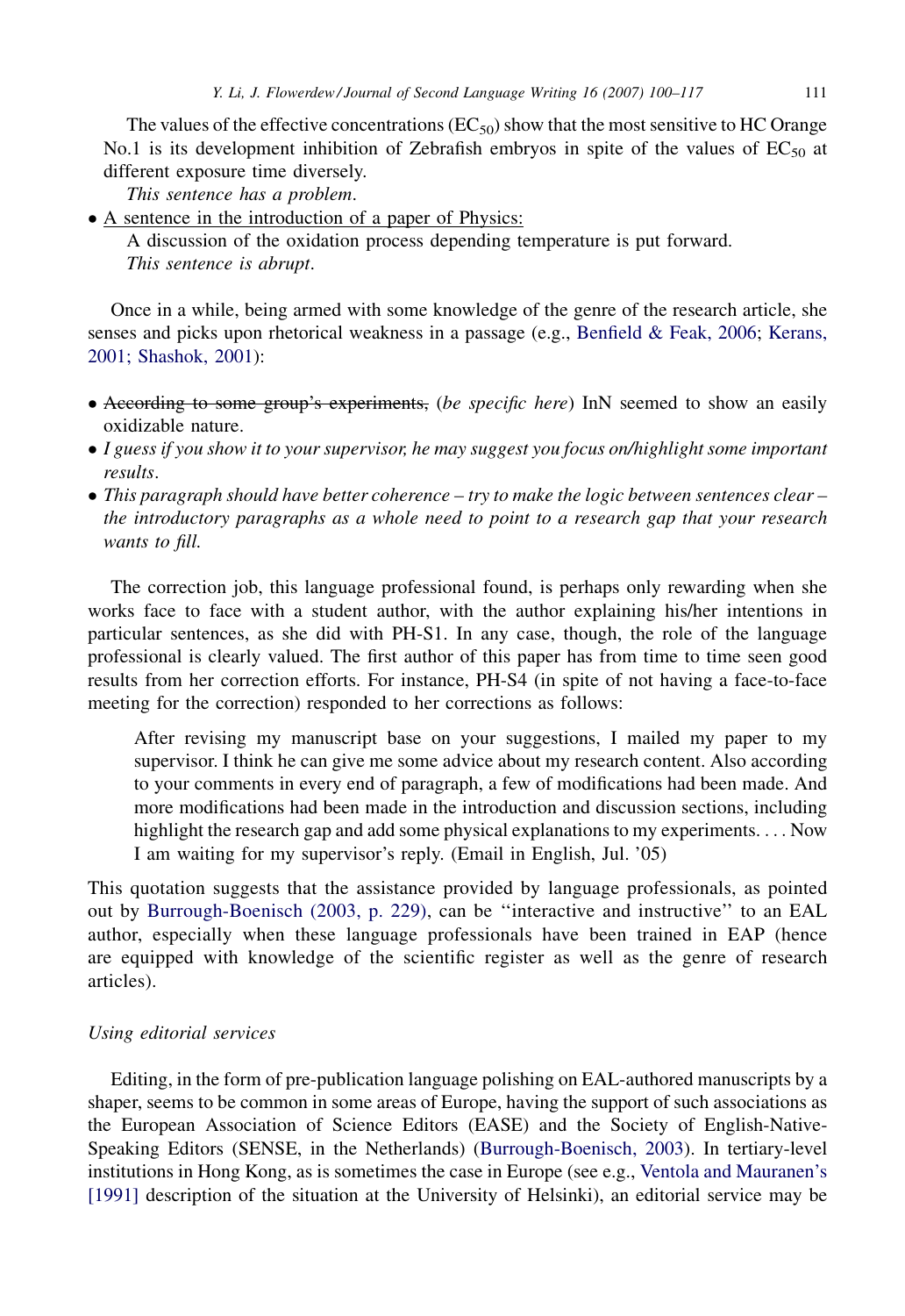found on campus (e.g., The Hong Kong Polytechnic University has an editorial service). By contrast, in mainland China, although occasionally one may come across local advertisements offering ''to edit papers'' at a certain price, it seems there is still no professional editorial service commonly available.

A U.S.-based provider of editorial services for scientists, Könner (1994), in describing her thriving business, mentioned a request she received from a Chinese author:

To my surprise, and as a result of word-of-mouth advertising only, I have penetrated major corporations in Japan as well as universities and institutes all over that country, and I also receive work from many parts of Europe, South America, and Asia. I even received a rather moving request for editorial services from a research paediatrician in Shanghai. He asked if I could edit a paper for him at no charge since my hourly charge was equivalent to his month's salary. I sent my reply with a certain sadness, explaining that if I were just once to work for a Chinese scientist for free I would surely be inundated with requests and have no time to do anything else! (p. 45)

This quotation indicates that cost can be an obstacle for Chinese researchers turning to an overseas editorial service, when domestic editorial service is generally absent. More than a decade after the above testimony regarding Chinese scientists' possible financial constraints in seeking editorial service, now, with the more recent availability of online editorial services (or services through email transmission), cost may continue to be a problem for Chinese scientists. PH-PROF1 mentioned that their research group had considered hiring an NES area specialist to edit their papers, but eventually the idea was given up because it was estimated that the cost was going to be too high.

Apart from the setback from cost, lack of trust in editorial services – in terms of whether the services are honest and whether one's manuscript will be read properly and hence edited professionally – may pose another problem. This is seen in PH-S1's comment in response to the Chinese researcher's mentioning of such services in an interview:

It seems this [i.e., using such services] is quite rare. There may be a concern that if I send you my paper, you take it to publish for yourself! That's a concern. And at least there should be someone who can read it without much difficulty. (Interview, Nov. '05)

Yet despite the doubt, there is already some evidence of Chinese scientists using long-distance editorial services. At the university which is the home-base of the research participants in the present study, the BBS contained the following advice at one point:

Find an English big hand to revise the paper. If you cannot find one, go to OnLine English <[http://www.oleng.com.au](http://www.oleng.com.au/)> (this company provides ''English correction and improvement, not translation [English in the original post]''). Here I strongly recommend it to those who have money but not time. My colleague only took two months to run from submission to a journal to publication. In the middle he spent [US]\$200 having the English corrected by the company, very quick. (BBS, Feb. '03, our translation from Chinese)

A quick survey by us among the research participants of this study revealed that they are still generally not quite aware of such web-based editorial services. Nevertheless, when such services are brought to their attention and if the cost is affordable, Chinese scientist authors in need of correction assistance may well want to give it a try. To illustrate, the first author of this paper received this request from CS-S1, a mature doctoral student of computer science: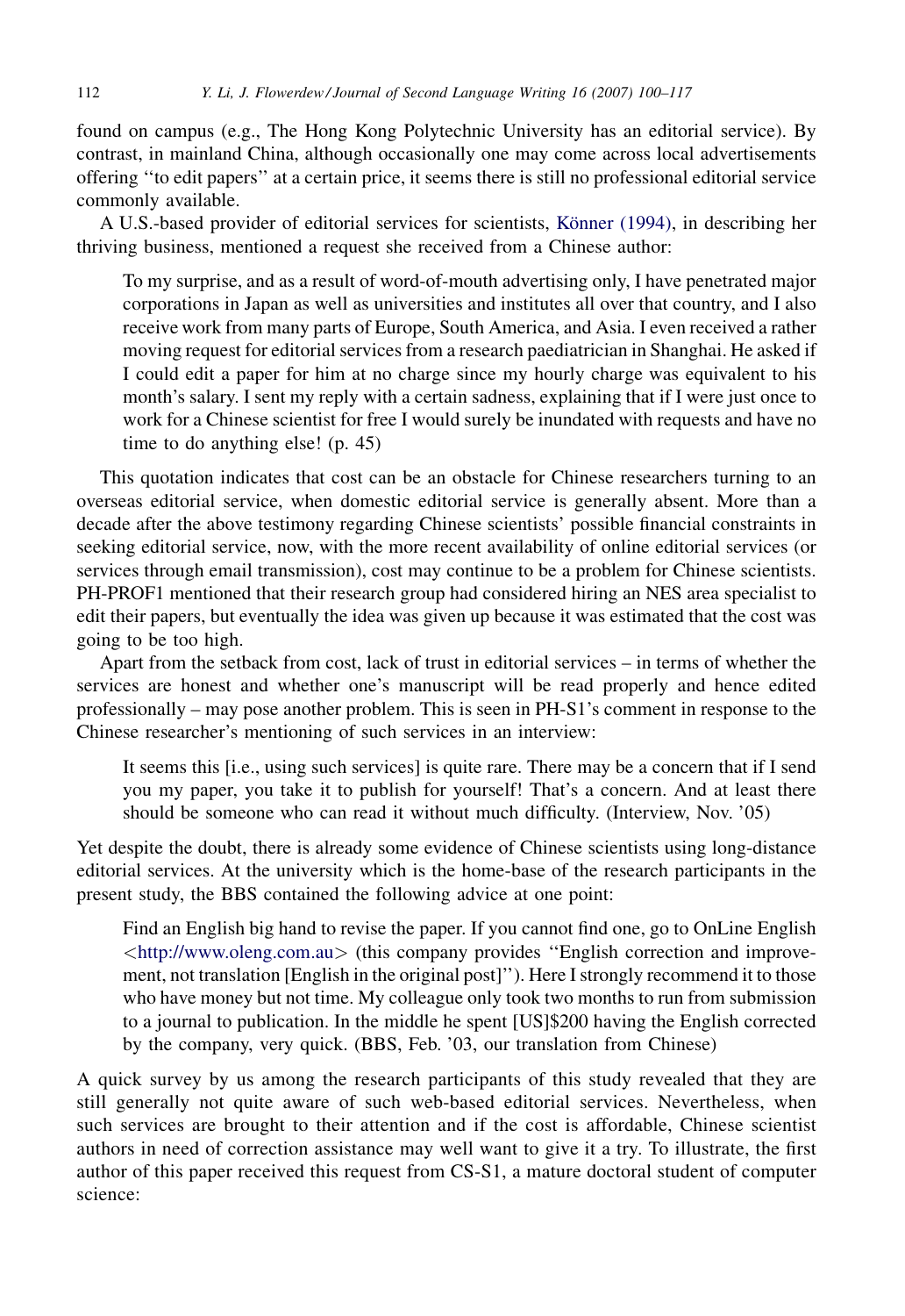Attached is a paper submitted to an SCI journal. Though I have asked a few people to correct its English before submission, the editor still said ''I urge you to have a native English speaker edit the manuscript ... before you consider re-submitting.'' So can you help to recommend a teacher whose native language is English? I know this is not a very polite ''big ask'' [''big ask'' as English in the original]. I should find a way myself. Nevertheless, Ms Li, I still sincerely hope you can make a recommendation. I should pay for it myself rather than use the department's money (since I think this is a personal matter). I'm ready to pay somewhere between RMB1000-5000 [US\$125-625]. Do you think it's appropriate or not? (Email, Nov. '06, our translation from Chinese)

On receiving the request, the first author of this paper pointed CS-S1 to OnLine English <[http://](http://www.oleng.com.au/) [www.oleng.com.au](http://www.oleng.com.au/)>. The rest of the story was good news: CS-S1 contacted the service, negotiated with them, got a reasonable discount, and had his manuscript edited to his satisfaction.

If CS-S1, as a mature working student, could afford an editorial service and was also willing to pay, this is probably not the case for the average doctoral students, who normally cannot freely utilize the research funds of their research group. For Chinese scientists in general to turn to such an editorial service as OnLine English, there would seem to be some necessary conditions such as the following: they need to be aware of such services, they need to have access to and trust the service, and they must be able to afford the payment. Hence, in the long run, it is hopeful that with the increasing publicity and accessibility of such services among Chinese scientists and with the increasing affluence of Chinese science, Chinese scientists will be making more use of these editorial services (assuming, of course, that the services are reliable and do a professional job).

#### Discussion and recommendations

While NESs seem to be the preferred shapers for EAL-authored manuscripts, we see from this study that the shapers of mainland Chinese novice scientists' research articles are predominantly EAL authors themselves: the supervisor, peers, and language professionals. It therefore seems reasonable to suggest that these novice scientists (or perhaps mainland Chinese scientists in general) have largely operated on the principle of convenience (accessibility) and economy (incurring little or no expense). The two principles of convenience and economy also explain the hitherto low rate of the use of web-based editorial services by Chinese scientists, although as the foregoing section tried to show, such services may gain a greater market in China in the future, with their increased publicity and accessibility, as well as affordability and reputation of reliability. It is worth noting that one well-known international publishing house, since May 2004, has been implementing a scheme that includes efforts to bring overseas editorial services closer to Chinese scientists. In responding to our query, the person in charge of this scheme stated the following:

Our short term plan is to develop trust in the company through providing better services for Chinese scientists wishing to publish in our journals, including access to language polishing services. Our longer term plan is to ensure that the growing contribution of Chinese science is fully reflected in our services both inside and outside China and that we are able to operate as partners to Chinese scientists in improving visibility, influence and ultimately, also, the productivity of science. (Email, Dec. '04)

This is indeed an admirable goal that is in the interest of not only Chinese scientists, but also ''the productivity of science,'' as our correspondent put it (and no doubt, we might add, in the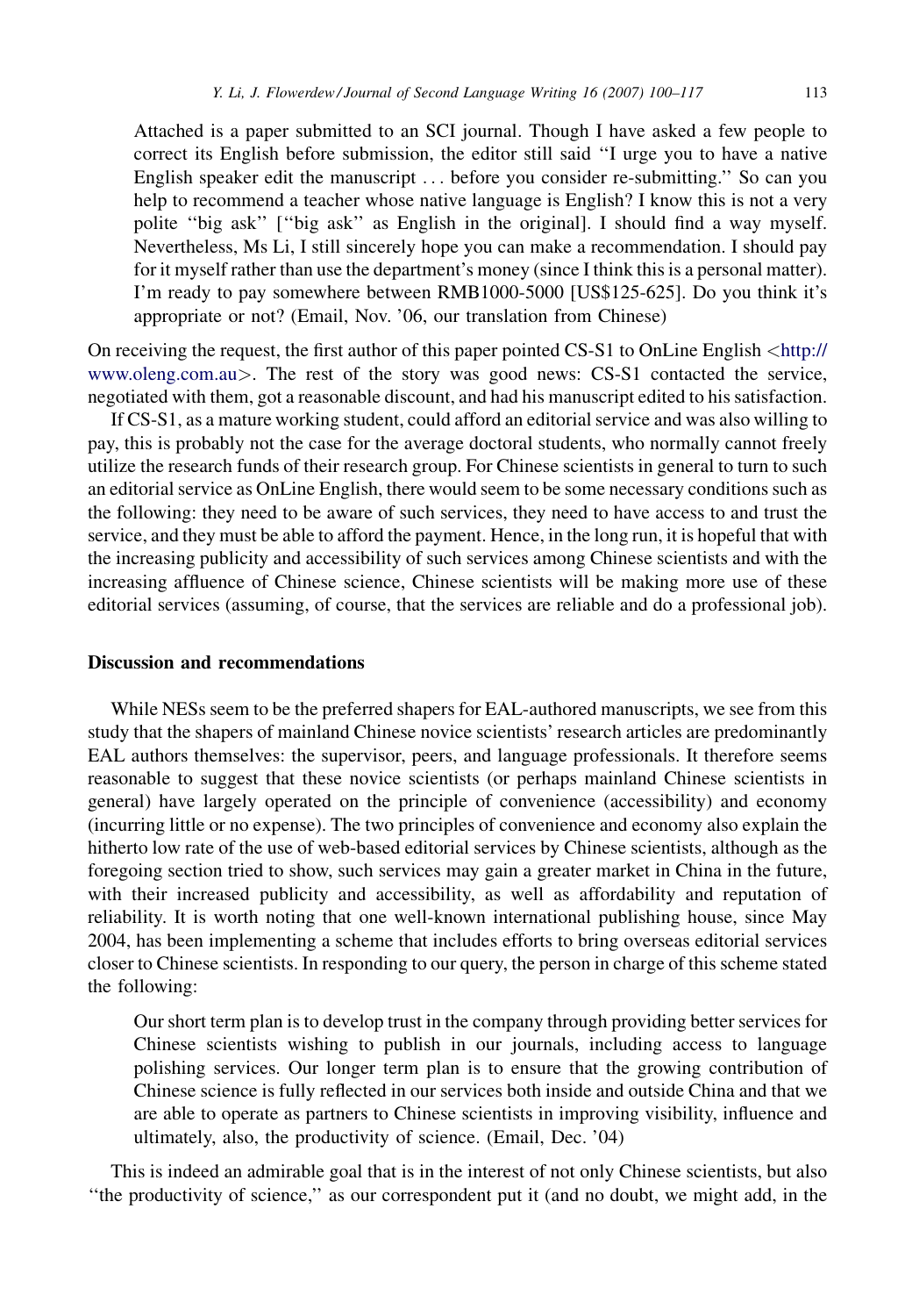interest of the profitability of the publishing house in question). By including as part of their plan a scheme for facilitating Chinese scientists' ''access to language polishing services,'' the publisher is channelling for Chinese scientists a much needed and useful source of language support which may become increasingly systematic in the future.

Apart from promoting accessibility to editorial services, what else needs to be done for Chinese scientists or other groups of EAL authors in their local academic community insofar as language correction assistance is concerned? The foregoing parts of this paper have demonstrated that in shaping novice scientists' research articles for publication, the supervisor, peers, and language professionals all have advantages and disadvantages. An obvious solution, then, seems to be a configuration of their strengths, that is the teaming-up of science specialists and language professionals, a long-standing arrangement in EAP/ESP research and practice. In terms of assisting EAL scientists for publication, we see a few recent and exciting fruitful partnerships between language professionals and scientists (e.g., [Benfield & Howard, 2000](#page-15-0); [Benfield & Feak, 2006](#page-15-0); [Cargill & O'Connor, 2006](#page-15-0)). The advantage of and necessity for such partnerships is well captured by J. R. Benfield, an emeritus professor of cardiothoracic surgery and a journal editor. In his honored guest lecture at the 14th Annual Meeting of the European Association for Cardio-thoracic Surgery (October 2000, Frankfurt, Germany), he stated the following:

Language professionals can identify patterns of difficulties for NNS authors. Professional peers are better than language professionals in helping NNS authors to convey their messages well. In general, neither peers nor language professionals alone suffice to make the best of NNS manuscripts, and so input from both should be obtained. ([Benfield &](#page-15-0) [Howard, 2000](#page-15-0), p. 647)

In an EFL context such as China, it is a plus to Chinese scientists' publication efforts to have the support of ''language professional-scientist'' partnerships from outside China. (One such example is that of Cargill and O'Connor [a language professional and a scientist from Australia] who reported fruitful work with Chinese scientists in China [\[Cargill & O'Connor, 2006](#page-15-0)].) However, in the long run, it is in the interests of Chinese scientists in general, including novice scientists such as doctoral science students, to have access to such support in their local scholarly community, with systemized partnerships between Chinese-native EAP professionals and Chinese-native scientists who are experienced EAL authors.

Finally, academic journals need to join in the efforts of helping EAL authors to overcome the English-language barrier. Given that NESs are difficult to come by in China, instead of urging EAL scientific authors to ''find a native speaker of English to edit the English of the manuscript,'' it would be more realistic for the gatekeepers of scientific journals to expect the EAL authors to receive editorial assistance from their compatriots. Where possible, offering of mentoring service or editorial help from the journals, such as that described by [Kaplan and Baldauf \(2005\),](#page-15-0) Mišak, Marušić, and Marušić (2005), and [Yli-Jokipii and Jorgensen \(2004\),](#page-16-0) would seem a most welcome source of support for EAL authors on their way to successful publication.

### Acknowledgments

We would like to gratefully acknowledge the valuable comments and suggestions from the two anonymous reviewers and the editors of this journal. Thanks are due to our research participants who generously shared their experience and thoughts with us. George Braine and Christine Pearson Casanave have been our most supportive colleagues in the larger research project of which the present study is a part. The Chinese author of this paper would also like to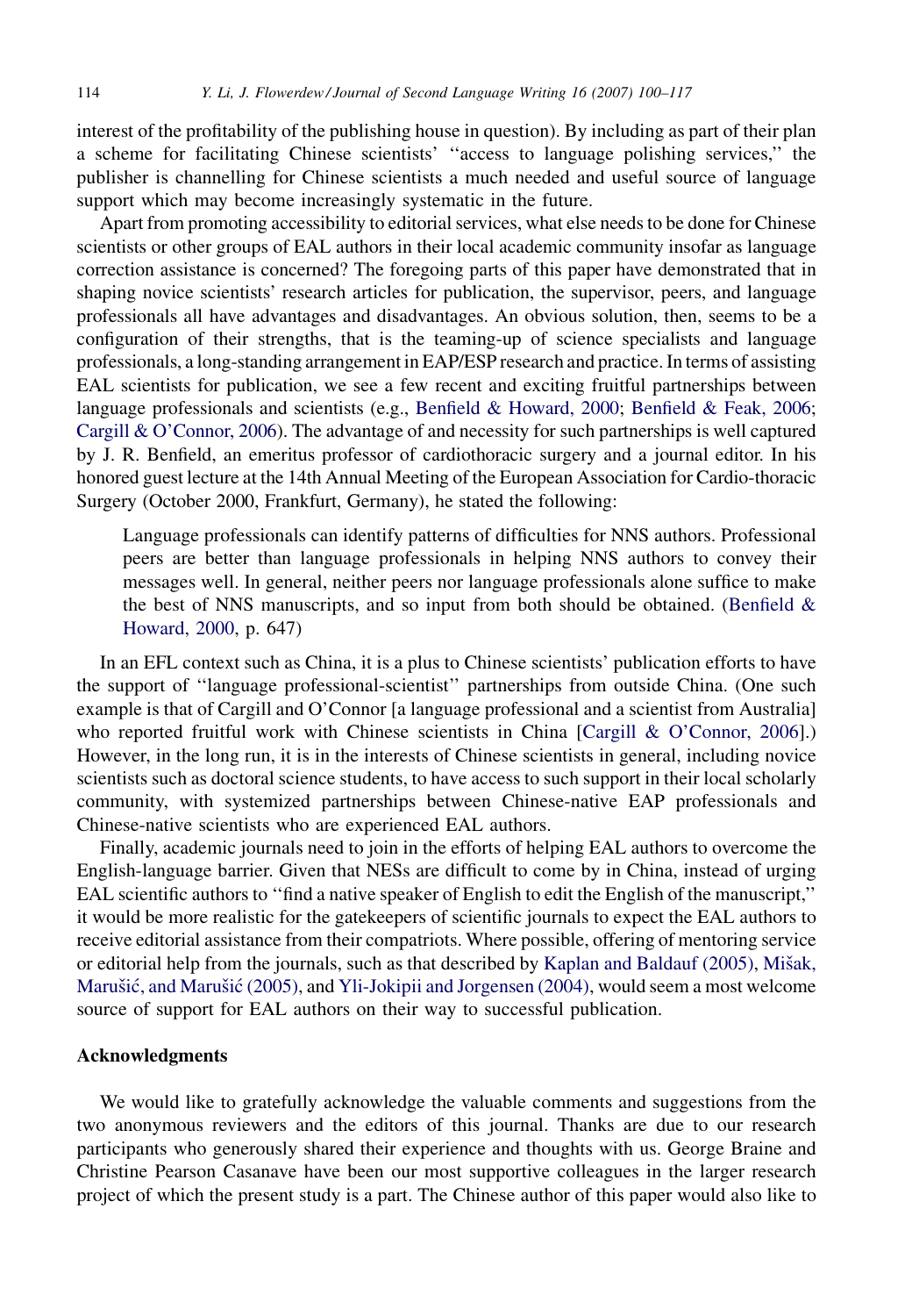<span id="page-15-0"></span>acknowledge the support of research resources from the Centre of Asian Studies of the University of Hong Kong.

#### References

- Ammon, U. (2000). Towards more fairness in international English: Linguistic rights of non-native speakers? In R. Phillipson (Ed.), Rights to language: Equity, power and education (pp. 111–116). Mahwah, NJ: Lawrence Erlbaum.
- Ammon, U. (2001). The dominance of English as a language of science: Effects on other languages and language communities. Berlin: Mouton de Gruyter.
- Belcher, D. D. (2007). Seeking acceptance in an English-only research world. Journal of Second Language Writing, 16, 1– 22.
- Benfield, J. R., & Feak, C. B. (2006). How authors can cope with the burden of English as an international language. Chest, 129, 1728–1730.
- Benfield, J. R., & Howard, K. M. (2000). The language of science. European Journal of Cardio-thoracic Surgery, 18, 642-648.
- Burrough-Boenisch, J. (2003). Shapers of published NNS research articles. Journal of Second Language Writing, 12, 223–243.
- Canagarajah, A. S. (1996). ''Nondiscursive'' requirements in academic publishing, material resources of periphery scholars, and the politics of knowledge production. Written Communication, 13, 435–472.
- Cargill, M., & O'Connor, P. (2006). Developing Chinese scientists' skills for publishing in English: Evaluating collaborating-colleague workshops based on genre analysis. Journal of English for Academic Purposes, 5, 207–221.
- Coates, R., Sturgeon, B., Bohannan, J., & Pasini, E. (2002). Language and publication in cardiovascular research articles (Editorial). Cardiovascular Research, 53, 279–285.
- Curry, M. J., & Lillis, T. (2004). Multilingual scholars and the imperative to publish in English: Negotiating interests, demands, and rewards. TESOL Quarterly, 38, 663–688.
- Davis, K. A. (1995). Qualitative theory and methods in applied linguistics research. TESOL Quarterly, 29, 427–453.
- Dudley-Evans, T. (1991). Socialisation into the academic community: Linguistic and stylistic expectations of a PhD thesis as revealed by supervisor comments. In P. Adams, B. Heaton, & P. Howarth (Eds.), Socio-cultural issues in English for academic purposes (pp. 41–51). London: Modern English Publications.
- Flowerdew, J. (1999a). Writing for scholarly publication in English: The case of Hong Kong. Journal of Second Language Writing, 8, 123–145.
- Flowerdew, J. (1999b). Problems in writing for scholarly publication in English: The case of Hong Kong. Journal of Second Language Writing, 8, 243–264.
- Flowerdew, J. (1999c). An interview with Sandra McKay, Editor of TESOL Quarterly. Asian Journal of English Language Teaching, 9, 99–103.
- Flowerdew, J. (2000). Discourse community, legitimate peripheral participation, and the nonnative-English-speaking scholars. TESOL Quarterly, 34, 127-150.
- Flowerdew, J. (2001). Attitudes of journal editors to nonnative speaker contributions. TESOL Quarterly, 35, 121-150.
- Flowerdew, J. (2005). A multimethod approach to research into processes of scholarly writing for publication. In P. K. Matsuda & T. Silva (Eds.), Second language writing research: Perspectives on the process of knowledge construction (pp. 65–77). Mahwah, NJ: Lawrence Erlbaum.
- Flowerdew, J. (under review). What can Goffman's "Stigma" tell us about scholarly writers who use English as an Additional Language?
- Flowerdew, J., & Li, Y. -Y. (in press). Language re-use among Chinese apprentice scientists writing for publication. Applied Linguistics.
- Gosden, H. (1995). Success in research article writing and revision: A social constructionist perspective. English for Specific Purpose, 14, 35–57.
- Gosden, H. (2003). 'Why not give us the full story?': Functions of referees' comments in peer reviews of scientific research papers. Journal of English for Academic Purposes, 2, 87–101.
- Hayter, J. P. (1994, September 10). English is a barrier. British Medical Journal, 309, 666.
- Hyland, K. (2000). Disciplinary discourses: Social interactions in academic writing. Longman: Pearson Education.
- Hyland, K. (2002). Specificity revisited: How far should we go now? English for Specific Purposes, 21, 385–395.
- Kaplan, R., & Baldauf, R. B., Jr. (2005). Editing contributed scholarly articles from a language management perspective. Journal of Second Language Writing, 14, 47–62.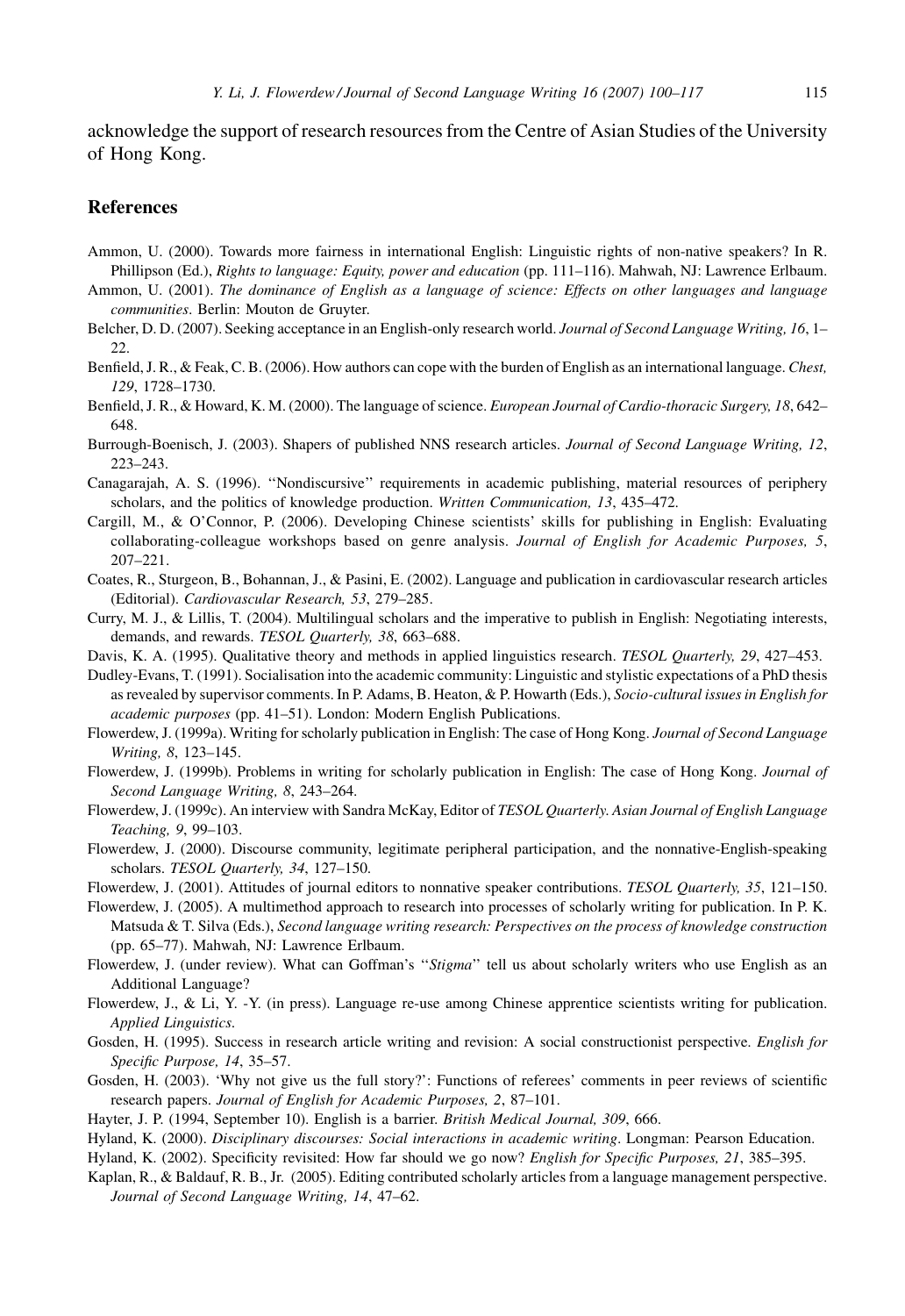- <span id="page-16-0"></span>Kerans, M. E. (2001). Eliciting substantive revision of manuscripts for peer review through process-oriented conferences with Spanish scientists. In C. Muñoz (Ed.), *Trabajos en lingüística aplicada* (pp. 339–347). Barcelona: Universitat de Barcelona.
- Kirkman, J. (1996, November 23). Confine yourself to forms of English that are easily understood. British Medical Journal, 313, 1321–1322.
- Könner, A. (1994). Bioscript—an editorial service for scientists. English Today, 10(2), 44–48.
- Li, Y.-Y. (2002). Writing for international publication: The perception of Chinese doctoral researchers. Asian Journal of English Language Teaching, 12, 179–193.
- Li, Y.-Y. (2005). Multidimensional enculturation: The case of an EFL Chinese doctoral student. Journal of Asian Pacific Communication, 15, 153–170.
- Li, Y.-Y. (2006a). A doctoral student of physics writing for international publication: A sociopolitically-oriented case study. English for Specific Purposes, 25, 456–478.
- Li, Y.-Y. (2006b). Negotiating knowledge contribution to multiple discourse communities: A doctoral student of computer science writing for publication. Journal of Second Language Writing, 15, 159-178.
- Li, Y.-Y. (2007). Apprentice scholarly writing in a community of practice: An ''intraview'' of an NNES graduate student writing a research article. TESOL Quarterly, 41, 55-79.
- Lillis, T., & Curry, M. J. (2006). Professional academic writing by multilingual scholars: Interactions with literacy brokers in the production of English-medium texts. Written Communication, 23, 3–35.
- McNab, S. M. (1988). On-the-spot revision of science papers written in English as a second language. European Science Editing, 35, 10–12.
- Merton, R. K. (1973). The Matthew effect. In R. K. Merton (Ed.), The sociology of science: Theoretical and empirical investigations (pp. 439–459). Chicago: University of Chicago Press.
- Mišak, A., Marušić, M., & Marušić, A. (2005). Manuscript editing as a way of teaching academic writing: Experience from a small scientific journal. Journal of Second Language Writing, 14, 122-131.
- Prior, P. (2004). Tracing process: How texts come into being. In C. Bazerman & P. Prior (Eds.), What writing does and how it does it: An introduction to analyzing texts and textual practices (pp. 167–200). Mahwah, NJ: Lawrence Erlbaum Association.
- Shashok, K. (2001). Authors' editors: Facilitators of science information transfer. Learned Publishing, 14, 113–121.
- St. John, M. (1987). Writing processes of Spanish scientists publishing in English. English for Specific Purposes, 6, 113– 120.
- Tsou, C. -L. (1998). Science and scientists in China. Science, 280, 528. Retrieved September 14, 2003, from [http://](http://intl.sciencemag.org/cgi/content/full/280/5363/528) [intl.sciencemag.org/cgi/content/full/280/5363/528](http://intl.sciencemag.org/cgi/content/full/280/5363/528)
- Ventola, E., & Mauranen, A. (1991). Non-native writing and native revising of scientific articles. In E. Ventola (Ed.), Functional and systemic linguistics: Approaches and uses (pp. 457–492). Berlin: Mouton de Gruyter.
- Weller, A. C. (2001). *Editorial peer review: Its strengths and weaknesses*. Medford, NJ: Information Today.
- Wood, A. (2001). International scientific English: The language of research scientists around the world. In J. Flowerdew & M. Peacock (Eds.), Research perspectives on English for academic purposes (pp. 71-83). Cambridge: Cambridge University Press.
- Yang, Z. -Q. (2003). Woguo keji lunwen zuozhequn tongji fenxi (A statistical analysis of authors of natural science papers in China). Zhongguo Xinxi Daobao (Guide of China Information), 5, 8–11.
- Yang, Z. -Q. (2006). Zhongguo ziran kexue lunwen zuozhe de jianyao tongji fenxi (Brief statististical analysis of authors of natural science papers in China). Nongye Xinxi Kexue (Chinese Agricultural Science Bulletin), 22(8), 552–556.
- Yli-Jokipii, H., & Jorgensen, P. E. F. (2004). Academic journalese for the Internet: A study of native English-speaking editors' changes to texts written by Danish and Finnish professionals. Journal of English for Academic Purposes, 3, 341–359.

Appendix A. Questions posed to the research participants through interviews and emails in the present study

#### General questions

### For students:

- Who have you turned to for help in improving the English of your manuscript?
- How would you evaluate the effectiveness of each of the sources of help that you have solicited?